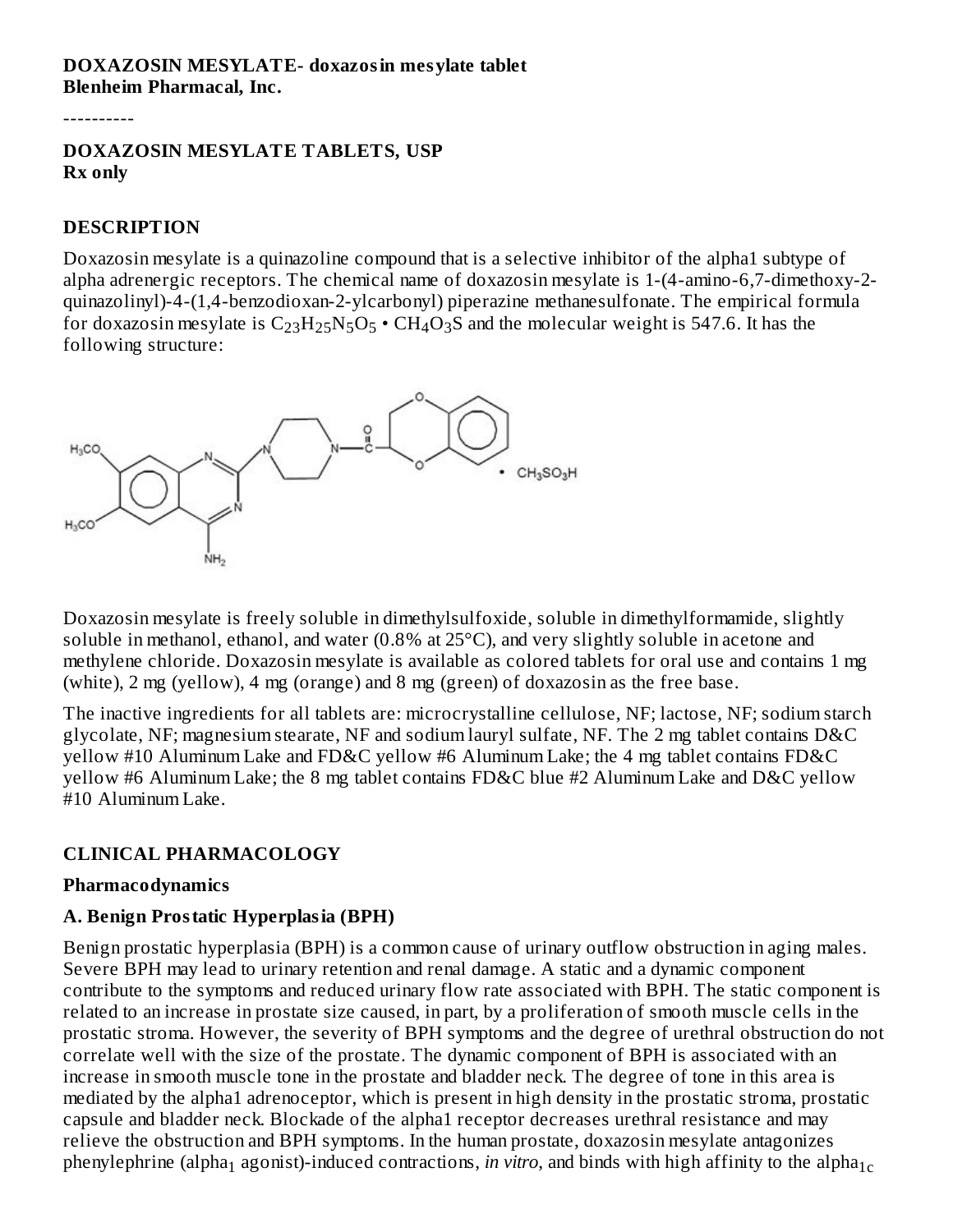adrenoceptor. The receptor subtype is thought to be the predominant functional type in the prostate. Doxazosin mesylate acts within 1-2 weeks to decrease the severity of BPH symptoms and improve urinary flow rate. Since alpha $_1$  adrenoceptors are of low density in the urinary bladder (apart from the bladder neck), doxazosin mesylate should maintain bladder contractility. 1 - 1 1cm - 1cm - 1cm - 1cm - 1cm - 1cm - 1cm - 1cm - 1cm - 1cm - 1cm - 1cm - 1cm - 1cm - 1cm - 1cm

The efficacy of doxazosin mesylate was evaluated extensively in over 900 patients with BPH in double-blind, placebo-controlled trials. Doxazosin mesylate treatment was superior to placebo in improving patient symptoms and urinary flow rate. Significant relief with doxazosin mesylate was seen as early as one week into the treatment regimen, with doxazosin mesylate treated patients  $(N=173)$ showing a significant ( $p<0.01$ ) increase in maximum flow rate of 0.8 mL/sec compared to a decrease of 0.5 mL/sec in the placebo group (N=41). In long-term studies improvement was maintained for up to 2 years of treatment. In 66-71% of patients, improvements above baseline were seen in both symptoms and maximum urinary flow rate.

In three placebo-controlled studies of 14-16 weeks duration obstructive symptoms (hesitation, intermittency, dribbling, weak urinary stream, incomplete emptying of the bladder) and irritative symptoms (nocturia, daytime frequency, urgency, burning) of BPH were evaluated at each visit by patient-assessed symptom questionnaires. The bothersomeness of symptoms was measured with a modified Boyarsky questionnaire. Symptom severity/frequency was assessed using a modified Boyarsky questionnaire or an AUA-based questionnaire. Uroflowmetric evaluations were performed at times of peak (2-6 hours post-dose) and/or trough (24 hours post-dose) plasma concentrations of doxazosin mesylate.

The results from the three placebo-controlled studies (N=609) showing significant efficacy with 4 mg and 8 mg doxazosin are summarized in Table 1. In all three studies, doxazosin mesylate resulted in statistically significant relief of obstructive and irritative symptoms compared to placebo. Statistically significant improvements of 2.3-3.3 mL/sec in maximum flow rate were seen with doxazosin mesylate in Studies 1 and 2, compared to 0.1-0.7 mL/sec with placebo.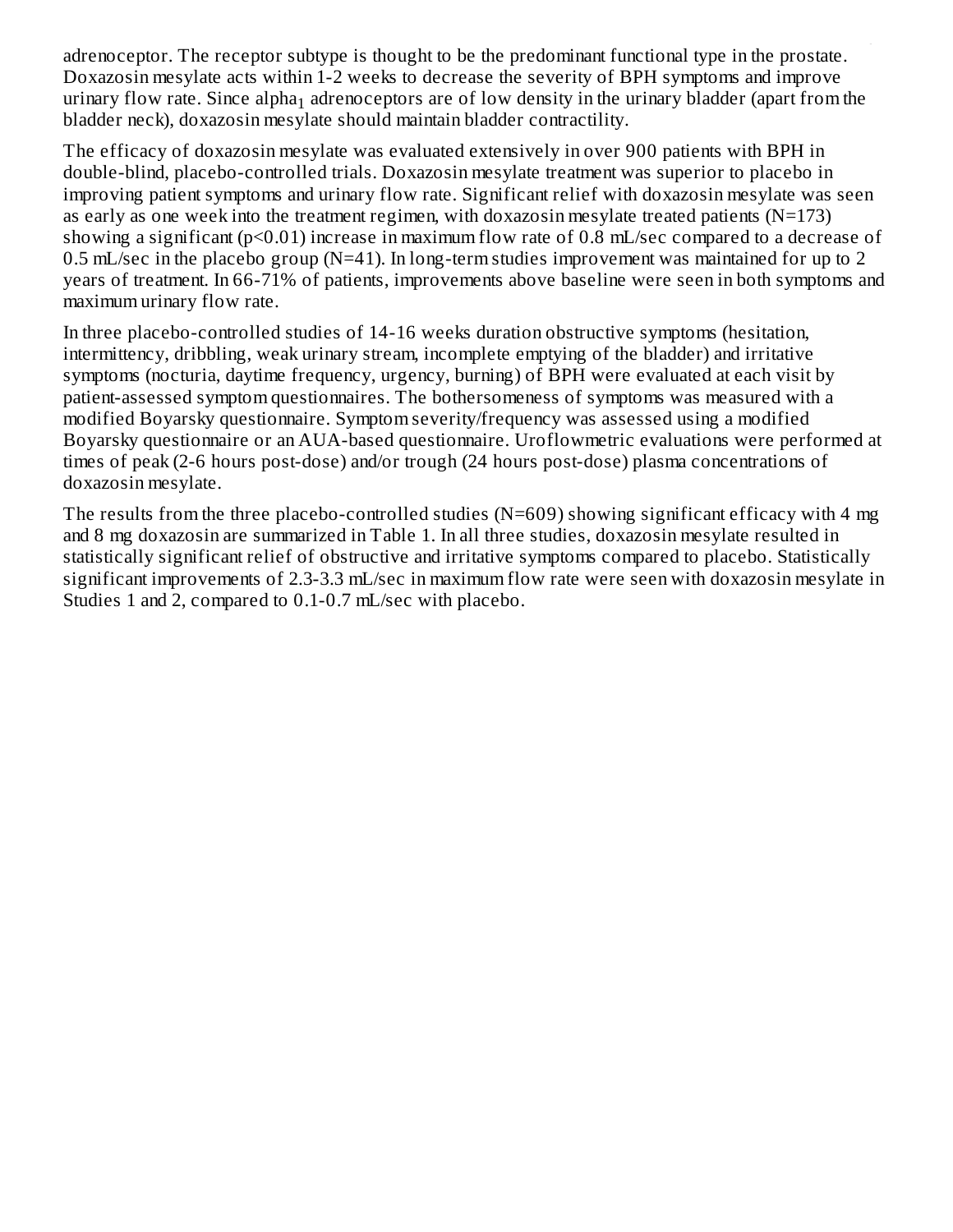| TABLE <sub>1</sub>                                         |
|------------------------------------------------------------|
| SUMMARY OF EFFECTIVENESS DATA IN PLACEBO-CONTROLLED TRIALS |

|                                               | <b>SYMPTOM SCORE</b> <sup>9</sup> |                                |                               |                         | <b>MAXIMUM FLOW RATE (mL/sec)</b> |                                   |
|-----------------------------------------------|-----------------------------------|--------------------------------|-------------------------------|-------------------------|-----------------------------------|-----------------------------------|
|                                               | N                                 | <b>MEAN</b><br><b>BASELINE</b> | <b>MEAND</b><br><b>CHANGE</b> | $\overline{\mathsf{N}}$ | <b>MEAN</b><br><b>BASELINE</b>    | <b>MEAN<sup>C</sup></b><br>CHANGE |
| <b>STUDY 1 (Titration to</b>                  |                                   |                                |                               |                         |                                   |                                   |
| maximum dose of 8 mg) <sup>e</sup><br>Placebo | 47                                | 15.6                           | $-2.3$                        | 41                      | 9.7                               | $+0.7$                            |
|                                               |                                   |                                |                               |                         |                                   |                                   |
| Doxazosin mesylate                            | 49                                | 14.5                           | $-4.9**$                      | 41                      | 9.8                               | $+2.9***$                         |
| STUDY 2 (Titration to fixed                   |                                   |                                |                               |                         |                                   |                                   |
| dose-14 weeks) <sup>d</sup>                   |                                   |                                |                               |                         |                                   |                                   |
| Placebo                                       | 37                                | 20.7                           | $-2.5$                        | 30                      | 10.6                              | $+0.1$                            |
| Doxazosin mesylate 4 mg                       | 38                                | 21.2                           | $-5.0**$                      | 32                      | 9.8                               | $+2.3*$                           |
| Doxazosin mesylate 8 mg                       | 42                                | 19.9                           | $-4.2*$                       | 36                      | 10.5                              | $+3.3***$                         |
| <b>STUDY 3 (Titration to fixed</b>            |                                   |                                |                               |                         |                                   |                                   |
| dose-12 weeks)                                |                                   |                                |                               |                         |                                   |                                   |
| Placebo                                       | 47                                | 14.9                           | $-4.7$                        | 44                      | 9.9                               | $+2.1$                            |
| Doxazosin mesylate 4 mg                       | 46                                | 16.6                           | $-6.1*$                       | 46                      | 9.6                               | $+2.6$                            |



a AUA questionnaire (range 0-30) in studies 1 and 3. Modified Boyarsky Questionnaire (range 7-39) in study 2.

b Change is to endpoint.

c Change is to fixed-dose efficacy phase, 22-26 hours post-dose for studies 1 and 3 and 2-6 hours post-dose for study 2.

d Study in hypertensives with BPH.

e 36 patients received a dose of 8 mg doxazosin mesylate

 $*(*)p<0.05$  (0.01) compared to placebo mean change.

In one fixed dose study (Study 2) doxazosin mesylate therapy (4-8 mg, once daily) resulted in a significant and sustained improvement in maximum urinary flow rate of 2.3-3.3 mL/sec (Table 1) compared to placebo (0.1 mL/sec). In this study, the only study in which weekly evaluations were made, significant improvement with doxazosin mesylate vs. placebo was seen after one week. The proportion of patients who responded with a maximum flow rate improvement of  $\geq 3$  mL/sec was significantly larger with doxazosin mesylate (34-42%) than placebo (13-17%). A significantly greater improvement was also seen in average flow rate with doxazosin mesylate (1.6 mL/sec) than with placebo (0.2 mL/sec). The onset and time course of symptom relief and increased urinary flow from Study 1 are illustrated in Figure 1.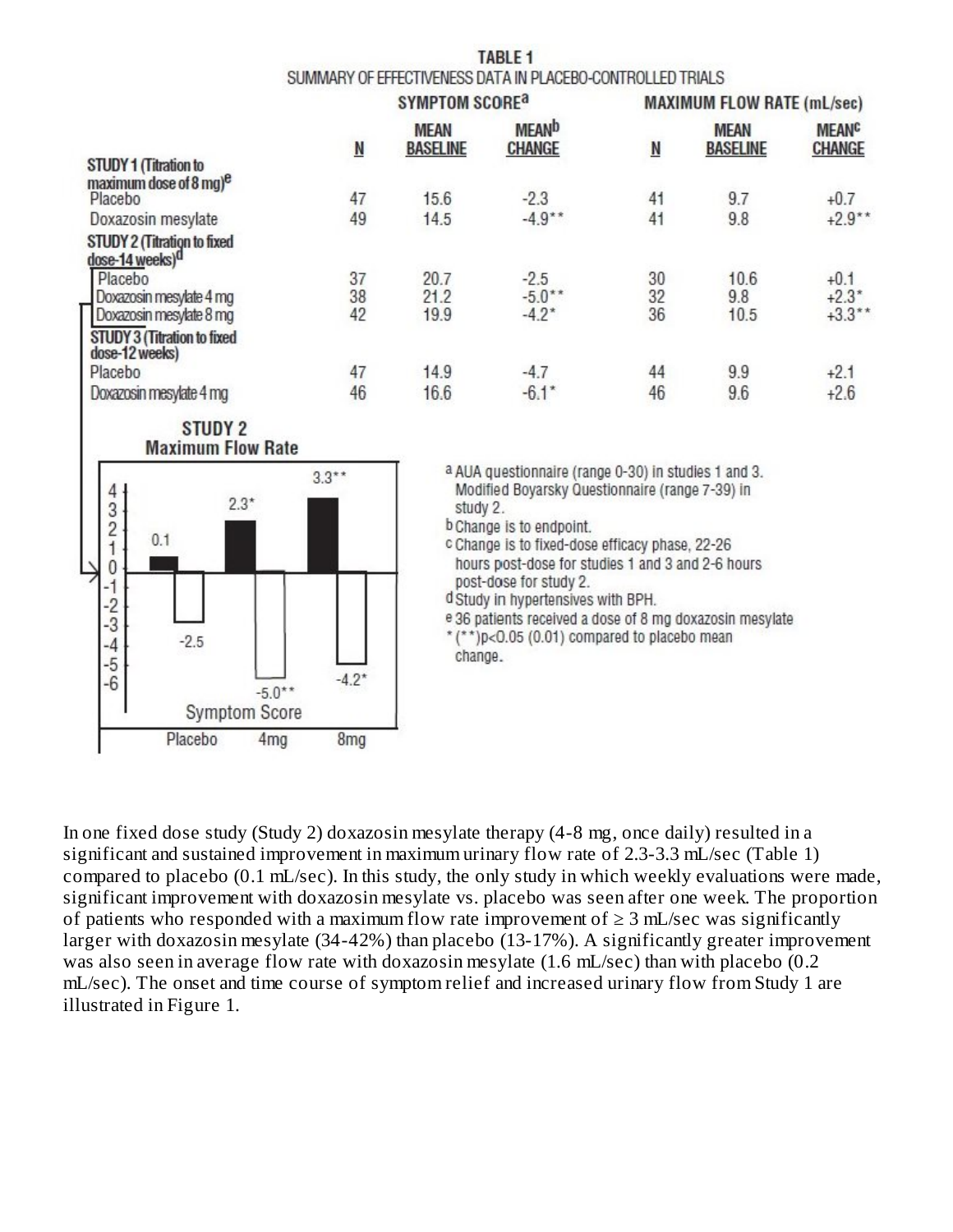



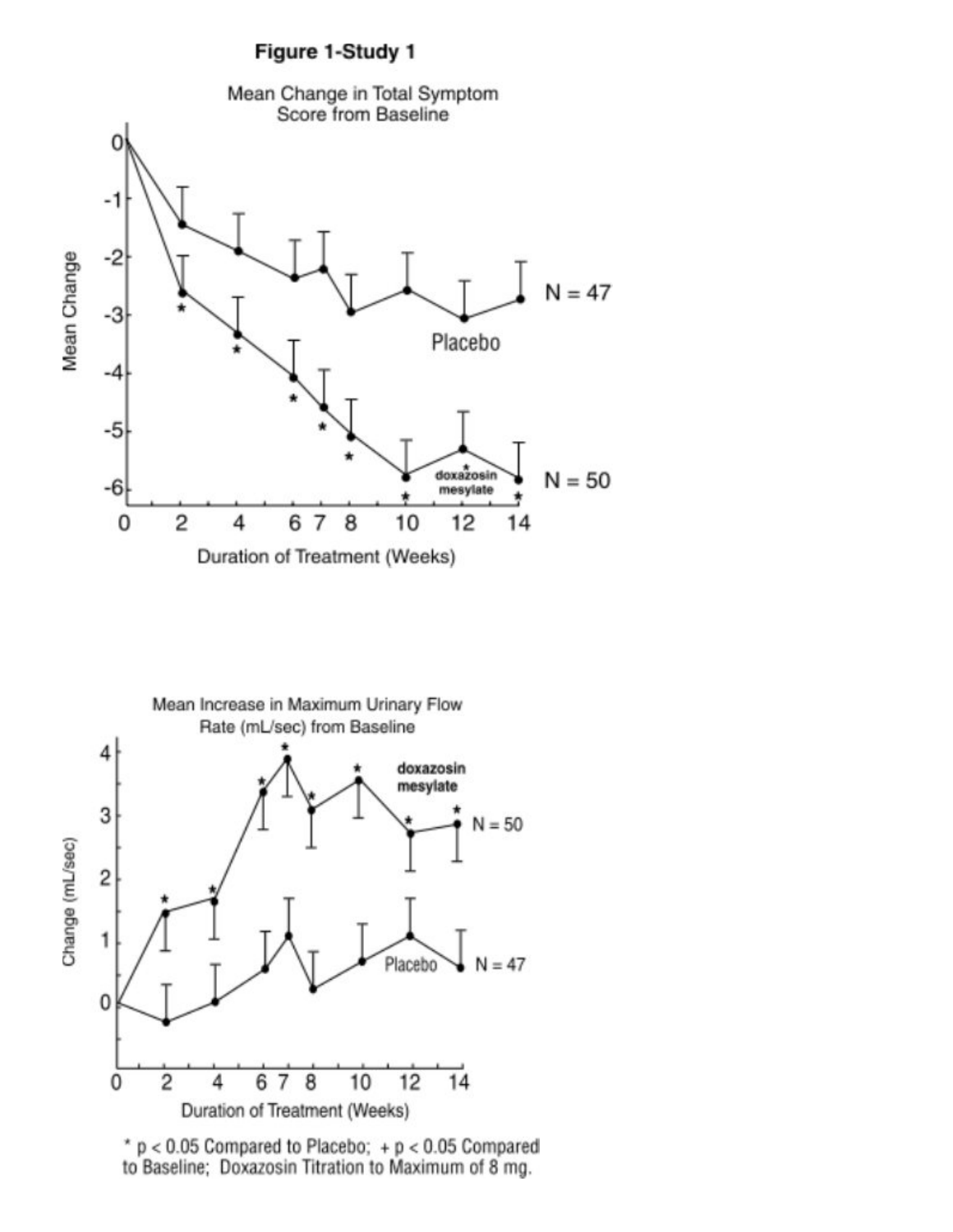In BPH patients (N=450) treated for up to 2 years in open-label studies, doxazosin mesylate therapy resulted in significant improvement above baseline in urinary flow rates and BPH symptoms. The significant effects of doxazosin mesylate were maintained over the entire treatment period.

Although blockade of alpha1 adrenoceptors also lowers blood pressure in hypertensive patients with increased peripheral vascular resistance, doxazosin mesylate treatment of normotensive men with BPH did not result in a clinically significant blood pressure lowering effect (Table 2). The proportion of normotensive patients with a sitting systolic blood pressure less than 90 mmHg and/or diastolic blood pressure less than 60 mmHg at any time during treatment with doxazosin mesylate 1-8 mg once daily was 6.7% with doxazosin and not significantly different (statistically) from that with placebo (5%).

|                           | <b>PLACEBO</b>  |               |                 | <b>DOXAZOSIN MESYLATE</b> |
|---------------------------|-----------------|---------------|-----------------|---------------------------|
|                           |                 | $(N=85)$      |                 | $(N=183)$                 |
| <b>Sitting BP (mmHg)</b>  | <b>Baseline</b> | <b>Change</b> | <b>Baseline</b> | <b>Change</b>             |
| Systolic                  | 128.4           | $-1.4$        | 128.8           | $-4.9*$                   |
| Diastolic                 | 79.2            | $-1.2$        | 79.6            | $-2.4$ <sup>*</sup>       |
| <b>Standing BP (mmHg)</b> | <b>Baseline</b> | <b>Change</b> | <b>Baseline</b> | <b>Change</b>             |
| Systolic                  | 128.5           | $-0.6$        | 128.5           | $-5.3*$                   |
| Diastolic                 | 80.5            | $-0.7$        | 80.4            | $-2.6*$                   |

**TABLE 2 Mean Changes in Blood Pressure from Bas eline to the Mean of the Final Efficacy Phas e in Normotensives (Diastolic BP <90 mmHg) in Two Double-blind, Placebo- controlled U.S. Studies with Doxazosin Mesylate 1-8 mg once daily.**

\* p≤0.05 compared to placebo

### **B. Hypertension**

The mechanism of action of doxazosin mesylate is selective blockade of the alpha $_1$  (postjunctional) subtype of adrenergic receptors. Studies in normal human subjects have shown that doxazosin competitively antagonized the pressor effects of phenylephrine (an alpha1 agonist) and the systolic pressor effect of norepinephrine. Doxazosin and prazosin have similar abilities to antagonize phenylephrine. The antihypertensive effect of doxazosin mesylate results from a decrease in systemic vascular resistance. The parent compound doxazosin is primarily responsible for the antihypertensive activity. The low plasma concentrations of known active and inactive metabolites of doxazosin (2 piperazinyl, 6'- and 7'-hydroxy and 6- and 7-O-desmethyl compounds) compared to parent drug indicate that the contribution of even the most potent compound (6'-hydroxy) to the antihypertensive effect of doxazosin in man is probably small. The 6'- and 7'-hydroxy metabolites have demonstrated antioxidant properties at concentrations of 5 µM, *in vitro*.

Administration of doxazosin mesylate results in a reduction in systemic vascular resistance. In patients with hypertension there is little change in cardiac output. Maximum reductions in blood pressure usually occur 2-6 hours after dosing and are associated with a small increase in standing heart rate. Like other  $\alpha$ alpha $_1$ -adrenergic blocking agents, doxazosin has a greater effect on blood pressure and heart rate in the standing position.

In a pooled analysis of placebo-controlled hypertension studies with about 300 hypertensive patients per treatment group, doxazosin, at doses of 1-16 mg given once daily, lowered blood pressure at 24 hours by about 10/8 mmHg compared to placebo in the standing position and about 9/5 mmHg in the supine position. Peak blood pressure effects (1-6 hours) were larger by about 50-75% (i.e., trough values were about 55-70% of peak effect), with the larger peak-trough differences seen in systolic pressures. There was no apparent difference in the blood pressure response of Caucasians and blacks or of patients above and below age 65. In these predominantly normocholesterolemic patients doxazosin produced small reductions in total serum cholesterol (2-3%), LDL cholesterol (4%), and a similarly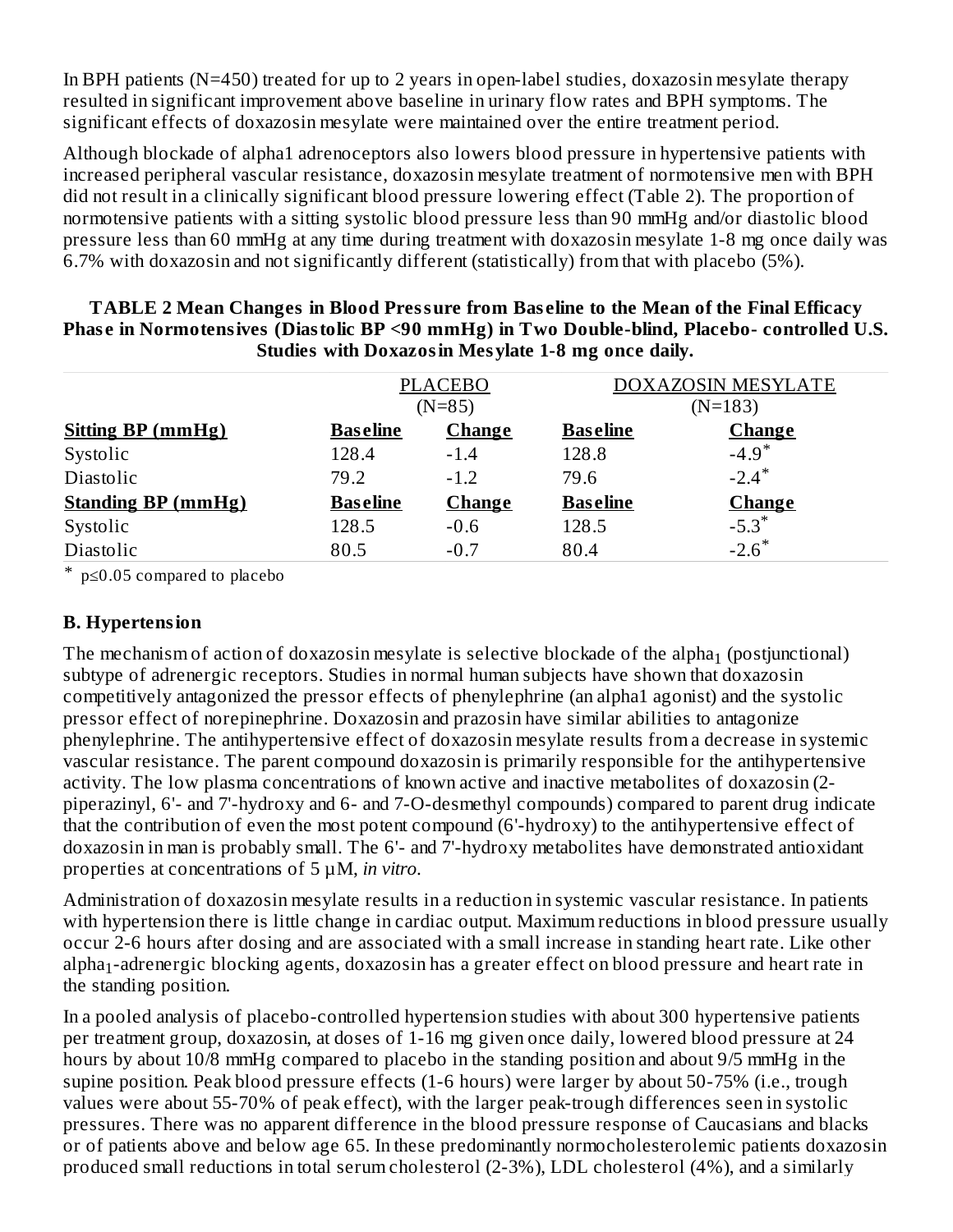small increase in HDL/total cholesterol ratio (4%). The clinical significance of these findings is uncertain. In the same patient population, patients receiving doxazosin mesylate gained a mean of 0.6 kg compared to a mean loss of 0.1 kg for placebo patients.

## **Pharmacokinetics**

After oral administration of therapeutic doses, peak plasma levels of doxazosin mesylate occur at about 2-3 hours. Bioavailability is approximately 65%, reflecting first pass metabolism of doxazosin by the liver. The effect of food on the pharmacokinetics of doxazosin mesylate was examined in a crossover study with twelve hypertensive subjects. Reductions of 18% in mean maximum plasma concentration and 12% in the area under the concentration-time curve occurred when doxazosin mesylate was administered with food. Neither of these differences was statistically or clinically significant.

Doxazosin mesylate is extensively metabolized in the liver, mainly by O-demethylation of the quinazoline nucleus or hydroxylation of the benzodioxan moiety. Although several active metabolites of doxazosin have been identified, the pharmacokinetics of these metabolites have not been characterized. In a study of two subjects administered radiolabelled doxazosin 2 mg orally and 1 mg intravenously on two separate occasions, approximately 63% of the dose was eliminated in the feces and 9% of the dose was found in the urine. On average only 4.8% of the dose was excreted as unchanged drug in the feces and only a trace of the total radioactivity in the urine was attributed to unchanged drug. At the plasma concentrations achieved by therapeutic doses approximately 98% of the circulating drug is bound to plasma proteins.

Plasma elimination of doxazosin is biphasic, with a terminal elimination half-life of about 22 hours. Steady-state studies in hypertensive patients given doxazosin doses of 2-16 mg once daily showed linear kinetics and dose proportionality. In two studies, following the administration of 2 mg orally once daily, the mean accumulation ratios (steady-state AUC vs. first dose AUC) were 1.2 and 1.7. Enterohepatic recycling is suggested by secondary peaking of plasma doxazosin concentrations.

In a crossover study in 24 normotensive subjects, the pharmacokinetics and safety of doxazosin were shown to be similar with morning and evening dosing regimens. The area under the curve after morning dosing was, however, 11% less than that after evening dosing and the time to peak concentration after evening dosing occurred significantly later than that after morning dosing (5.6 hr vs. 3.5 hr).

The pharmacokinetics of doxazosin mesylate in young  $(55 \text{ years})$  and elderly  $(265 \text{ years})$  subjects were similar for plasma half-life values and oral clearance. Pharmacokinetic studies in elderly patients and patients with renal impairment have shown no significant alterations compared to younger patients with normal renal function. Administration of a single 2 mg dose to patients with cirrhosis (Child-Pugh Class A) showed a 40% increase in exposure to doxazosin. There are only limited data on the effects of drugs known to influence the hepatic metabolism of doxazosin [e.g., cimetidine (see PRECAUTIONS, Drug Interactions)]. As with any drug wholly metabolized by the liver, use of doxazosin mesylate in patients with altered liver function should be undertaken with caution.

In two placebo-controlled studies, of normotensive and hypertensive BPH patients, in which doxazosin was administered in the morning and the titration interval was two weeks and one week, respectively, trough plasma concentrations of doxazosin mesylate were similar in the two populations. Linear kinetics and dose proportionality were observed.

# **INDICATIONS AND USAGE**

**A.** *Benign Prostatic Hyperplasia (BPH).* Doxazosin mesylate tablets is indicated for the treatment of both the urinary outflow obstruction and obstructive and irritative symptoms associated with BPH: obstructive symptoms (hesitation, intermittency, dribbling, weak urinary stream, incomplete emptying of the bladder) and irritative symptoms (nocturia, daytime frequency, urgency, burning). Doxazosin mesylate tablets may be used in all BPH patients whether hypertensive or normotensive. In patients with hypertension and BPH, both conditions were effectively treated with doxazosin mesylate tablets monotherapy. Doxazosin mesylate tablets provides rapid improvement in symptoms and urinary flow rate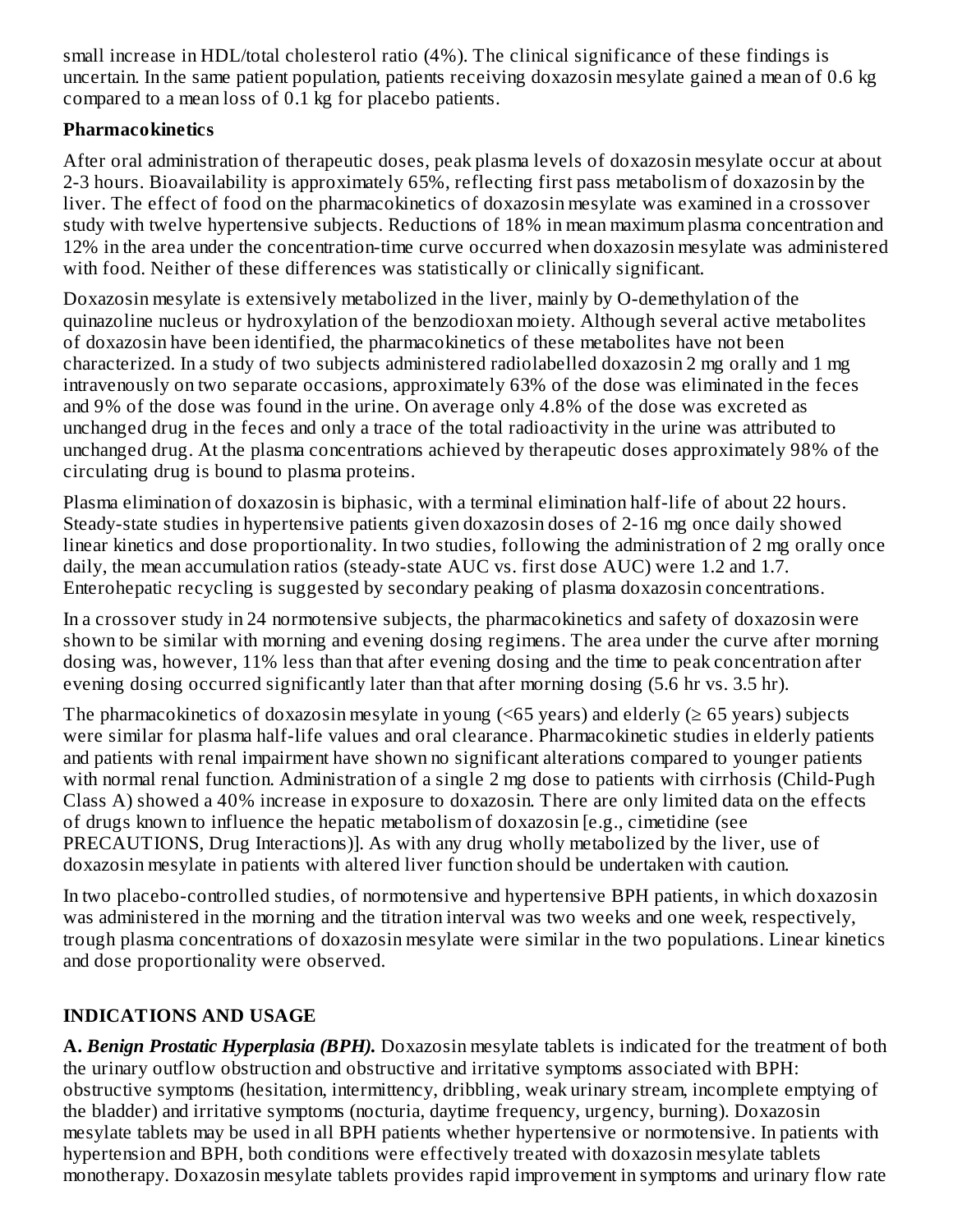in 66-71% of patients. Sustained improvements with doxazosin mesylate tablets were seen in patients treated for up to 14 weeks in double-blind studies and up to 2 years in open-label studies.

**B.** *Hypertension***.** Doxazosin mesylate tablets is also indicated for the treatment of hypertension. Doxazosin mesylate tablets may be used alone or in combination with diuretics, beta-adrenergic blocking agents, calcium channel blockers or angiotensin-converting enzyme inhibitors.

# **CONTRAINDICATIONS**

Doxazosin mesylate tablets is contraindicated in patients with a known sensitivity to quinazolines (e.g., prazosin, terazosin), doxazosin, or any of the inert ingredients.

# **WARNINGS**

**Syncope and "First-dos e" Effect: Doxazosin, like other alpha-adrenergic blocking agents, can caus e marked hypotension, especially in the upright position, with syncope and other postural symptoms such as dizziness. Marked orthostatic effects are most common with the first dos e but** can also occur when there is a dosage increase, or if therapy is interrupted for more than a few **days. To decreas e the likelihood of excessive hypotension and syncope, it is ess ential that** treatment be initiated with the 1 mg dose. The 2, 4, and 8 mg tablets are not for initial therapy. **Dosage should then be adjusted slowly (s ee DOSAGE AND ADMINISTRATION s ection) with evaluations and increas es in dos e every two weeks to the recommended dos e. Additional antihypertensive agents should be added with caution.**

**Patients being titrated with doxazosin should be cautioned to avoid situations where injury could result should syncope occur, during both the day and night.**

In an early investigational study of the safety and tolerance of increasing daily doses of doxazosin in normotensives beginning at 1 mg/day, only 2 of 6 subjects could tolerate more than 2 mg/day without experiencing symptomatic postural hypotension. In another study of 24 healthy normotensive male subjects receiving initial doses of 2 mg/day of doxazosin, seven (29%) of the subjects experienced symptomatic postural hypotension between 0.5 and 6 hours after the first dose necessitating termination of the study. In this study, 2 of the normotensive subjects experienced syncope. Subsequent trials in hypertensive patients always began doxazosin dosing at 1 mg/day resulting in a 4% incidence of postural side effects at 1 mg/day with no cases of syncope.

In multiple dose clinical trials in hypertension involving over 1500 hypertensive patients with dose titration every one to two weeks, syncope was reported in 0.7% of patients. None of these events occurred at the starting dose of 1 mg and 1.2% (8/664) occurred at 16 mg/day.

In placebo-controlled, clinical trials in BPH, 3 out of 665 patients (0.5%) taking doxazosin reported syncope. Two of the patients were taking 1 mg doxazosin, while one patient was taking 2 mg doxazosin when syncope occurred. In the open-label, long-term extension follow-up of approximately 450 BPH patients, there were 3 reports of syncope (0.7%). One patient was taking 2 mg, one patient was taking 8 mg and one patient was taking 12 mg when syncope occurred. In a clinical pharmacology study, one subject receiving 2 mg experienced syncope.

### **If syncope occurs, the patient should be placed in a recumbent position and treated supportively as necessary.**

**Priapism:** Rarely (probably less frequently than once in every several thousand patients), alpha 1antagonists, including doxazosin, have been associated with priapism (painful penile erection, sustained for hours and unrelieved by sexual intercourse or masturbation). Because this condition can lead to permanent impotence if not promptly treated, patients must be advised about the seriousness of the condition (see **PRECAUTIONS- Information for Patients**).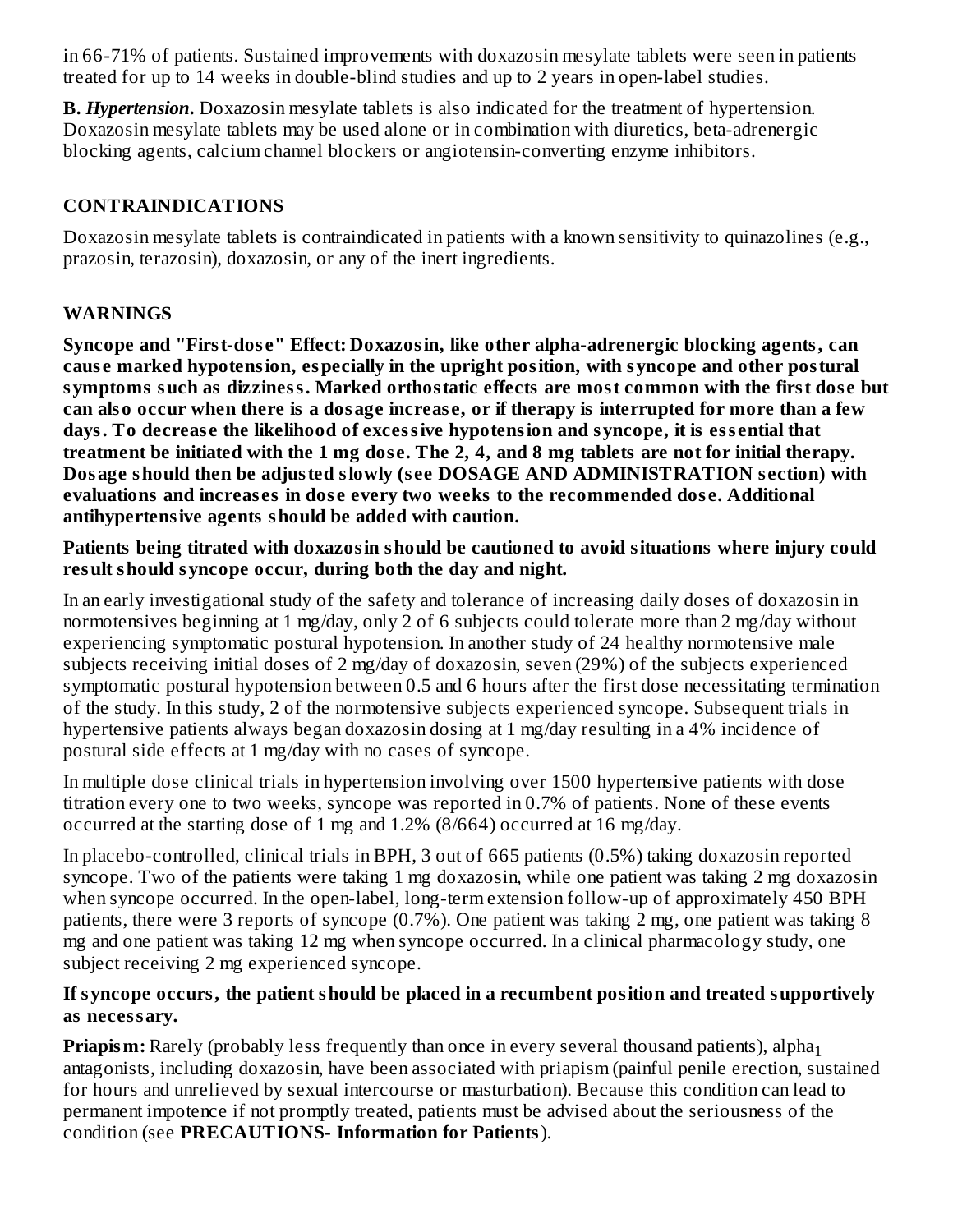# **PRECAUTIONS**

### **General**

**Prostate Cancer:** Carcinoma of the prostate causes many of the symptoms associated with BPH and the two disorders frequently co-exist. Carcinoma of the prostate should therefore be ruled out prior to commencing therapy with doxazosin mesylate.

#### **Cataract Surgery:**

Intraoperative Floppy Iris Syndrome (IFIS) has been observed during cataract surgery in some patients on or previously treated with alpha1 blockers. This variant of small pupil syndrome is characterized by the combination of a flaccid iris that billows in response to intraoperative irrigation currents, progressive intraoperative miosis despite preoperative dilation with standard mydriatic drugs, and potential prolapse of the iris toward the phacoemulsification incisions. The patient's surgeon should be prepared for possible modifications to their surgical technique, such as the utilization of iris hooks, iris dilator rings, or viscoelastic substances. There does not appear to be a benefit of stopping alpha1 blocker therapy prior to cataract surgery.

**Orthostatic Hypotension:** While syncope is the most severe orthostatic effect of doxazosin mesylate, other symptoms of lowered blood pressure, such as dizziness, lightheadedness, or vertigo can occur, especially at initiation of therapy or at the time of dose increases.

### a) Hypertension

These symptoms were common in clinical trials in hypertension, occurring in up to 23% of all patients treated and causing discontinuation of therapy in about 2%.

In placebo-controlled titration trials in hypertension, orthostatic effects were minimized by beginning therapy at 1 mg per day and titrating every two weeks to 2, 4, or 8 mg per day. There was an increased frequency of orthostatic effects in patients given 8 mg or more, 10%, compared to 5% at 1-4 mg and 3% in the placebo group.

## b) Benign Prostatic Hyperplasia

In placebo-controlled trials in BPH, the incidence of orthostatic hypotension with doxazosin was 0.3% and did not increase with increasing dosage (to 8 mg/day). The incidence of discontinuations due to hypotensive or orthostatic symptoms was 3.3% with doxazosin and 1% with placebo. The titration interval in these studies was one to two weeks.

Patients in occupations in which orthostatic hypotension could be dangerous should be treated with particular caution. As alpha1 antagonists can cause orthostatic effects, it is important to evaluate standing blood pressure two minutes after standing and patients should be advised to exercise care when arising from a supine or sitting position.

If hypotension occurs, the patient should be placed in the supine position and, if this measure is inadequate, volume expansion with intravenous fluids or vasopressor therapy may be used. A transient hypotensive response is not a contraindication to further doses of doxazosin mesylate

## **Information for Patients (See** *patient package insert***):**

Patients should be made aware of the possibility of syncopal and orthostatic symptoms, especially at the initiation of therapy, and urged to avoid driving or hazardous tasks for 24 hours after the first dose, after a dosage increase, and after interruption of therapy when treatment is resumed. They should be cautioned to avoid situations where injury could result should syncope occur during initiation of doxazosin therapy. They should also be advised of the need to sit or lie down when symptoms of lowered blood pressure occur, although these symptoms are not always orthostatic, and to be careful when rising from a sitting or lying position. If dizziness, lightheadedness, or palpitations are bothersome they should be reported to the physician, so that dose adjustment can be considered. Patients should also be told that drowsiness or somnolence can occur with doxazosin mesylate or any selective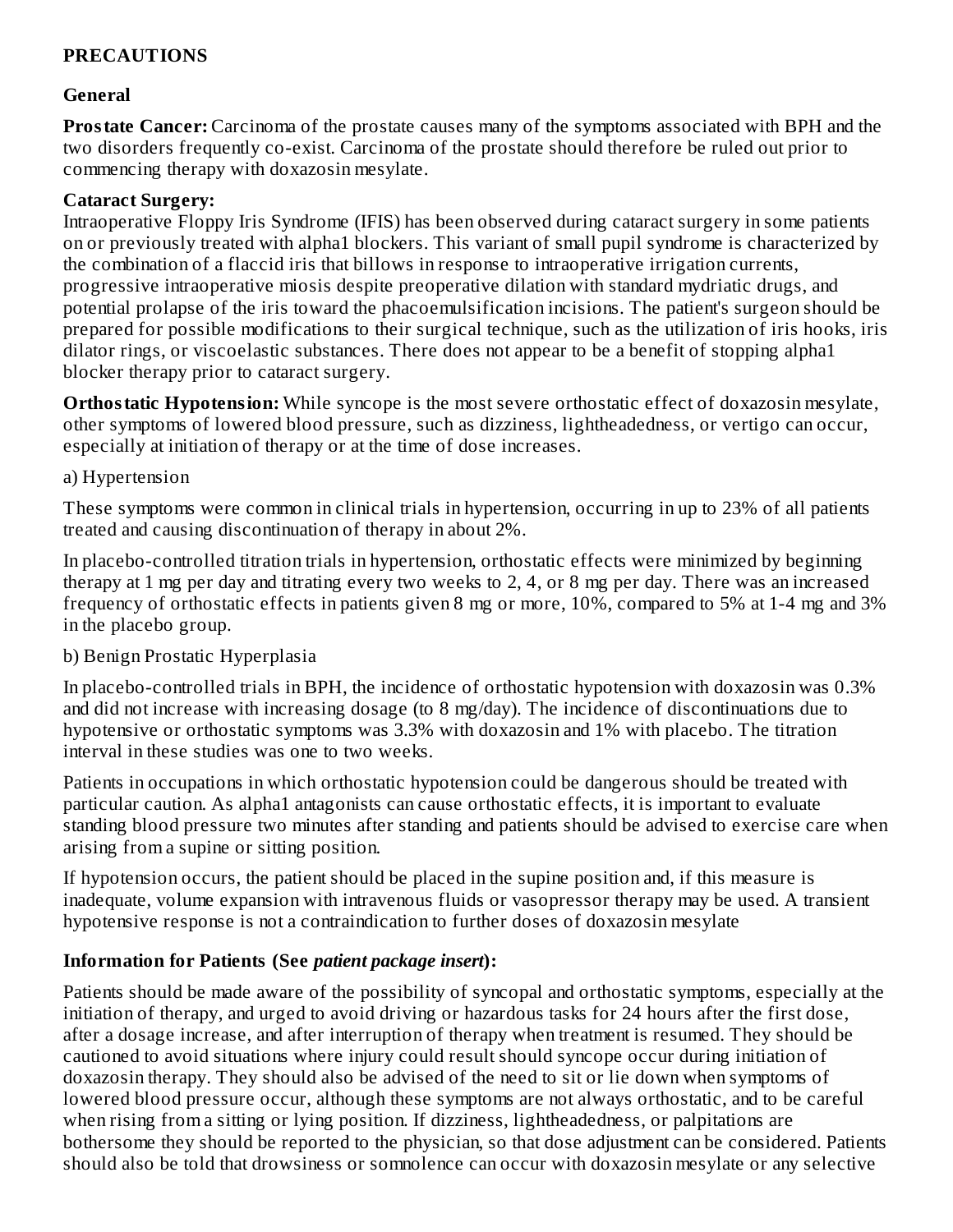alpha1 adrenoceptor antagonist, requiring caution in people who must drive or operate heavy machinery.

Patients should be advised about the possibility of priapism as a result of treatment with alpha $_{\rm 1}$ antagonists. Patients should know that this adverse event is very rare. If they experience priapism, it should be brought to immediate medical attention for if not treated promptly it can lead to permanent erectile dysfunction (impotence).

### **Drug/Laboratory Test Interactions:**

Doxazosin mesylate does not affect the plasma concentration of prostate specific antigen in patients treated for up to 3 years. Both doxazosin, an alpha $_1$  inhibitor, and finasteride, a 5-alpha reductase inhibitor, are highly protein bound and hepatically metabolized. There is no definitive controlled clinical experience on the concomitant use of alpha1 inhibitors and 5-alpha reductase inhibitors at this time.

### **Impaired Liver Function:**

Doxazosin mesylate should be administered with caution to patients with evidence of impaired hepatic function or to patients receiving drugs known to influence hepatic metabolism (see CLINICAL PHARMACOLOGY, Pharmacokinetics).

### **Leukopenia/Neutropenia:**

Analysis of hematologic data from hypertensive patients receiving doxazosin mesylate in controlled hypertension clinical trials showed that the mean WBC (N=474) and mean neutrophil counts (N=419) were decreased by 2.4% and 1.0%, respectively, compared to placebo, a phenomenon seen with other alpha blocking drugs. In BPH patients the incidence of clinically significant WBC abnormalities was 0.4% (2/459) with doxazosin mesylate and 0% (0/147) with placebo, with no statistically significant difference between the two treatment groups. A search through a data base of 2400 hypertensive patients and 665 BPH patients revealed 4 hypertensives in which drug-related neutropenia could not be ruled out and one BPH patient in which drug related leukopenia could not be ruled out. Two hypertensives had a single low value on the last day of treatment. Two hypertensives had stable, nonprogressive neutrophil counts in the 1000/mm3 range over periods of 20 and 40 weeks. One BPH patient had a decrease from a WBC count of 4800/mm3 to 2700/mm3 at the end of the study; there was no evidence of clinical impairment. In cases where follow-up was available the WBCs and neutrophil counts returned to normal after discontinuation of doxazosin mesylate. No patients became symptomatic as a result of the low WBC or neutrophil counts.

## **Drug Interactions:**

Most (98%) of plasma doxazosin is protein bound. *In vitro* data in human plasma indicate that doxazosin mesylate has no effect on protein binding of digoxin, warfarin, phenytoin or indomethacin. There is no information on the effect of other highly plasma protein bound drugs on doxazosin binding. Doxazosin mesylate has been administered without any evidence of an adverse drug interaction to patients receiving thiazide diuretics, beta-blocking agents, and nonsteroidal anti-inflammatory drugs. In a placebo-controlled trial in normal volunteers, the administration of a single 1 mg dose of doxazosin on day 1 of a four-day regimen of oral cimetidine (400 mg twice daily) resulted in a 10% increase in mean AUC of doxazosin (p=0.006), and a slight but not statistically significant increase in mean Cmax and mean half-life of doxazosin. The clinical significance of this increase in doxazosin AUC is unknown.

In clinical trials, doxazosin mesylate tablets have been administered to patients on a variety of concomitant medications; while no formal interaction studies have been conducted, no interactions were observed. Doxazosin mesylate tablets have been used with the following drugs or drug classes: 1) analgesic/anti-inflammatory (e.g., acetaminophen, aspirin, codeine and codeine combinations, ibuprofen, indomethacin); 2) antibiotics (e.g., erythromycin, trimethoprim and sulfamethoxazole, amoxicillin); 3) antihistamines (e.g., chlorpheniramine); 4) cardiovascular agents (e.g., atenolol, hydrochlorothiazide, propranolol); 5) corticosteroids; 6) gastrointestinal agents (e.g., antacids); 7) hypoglycemics and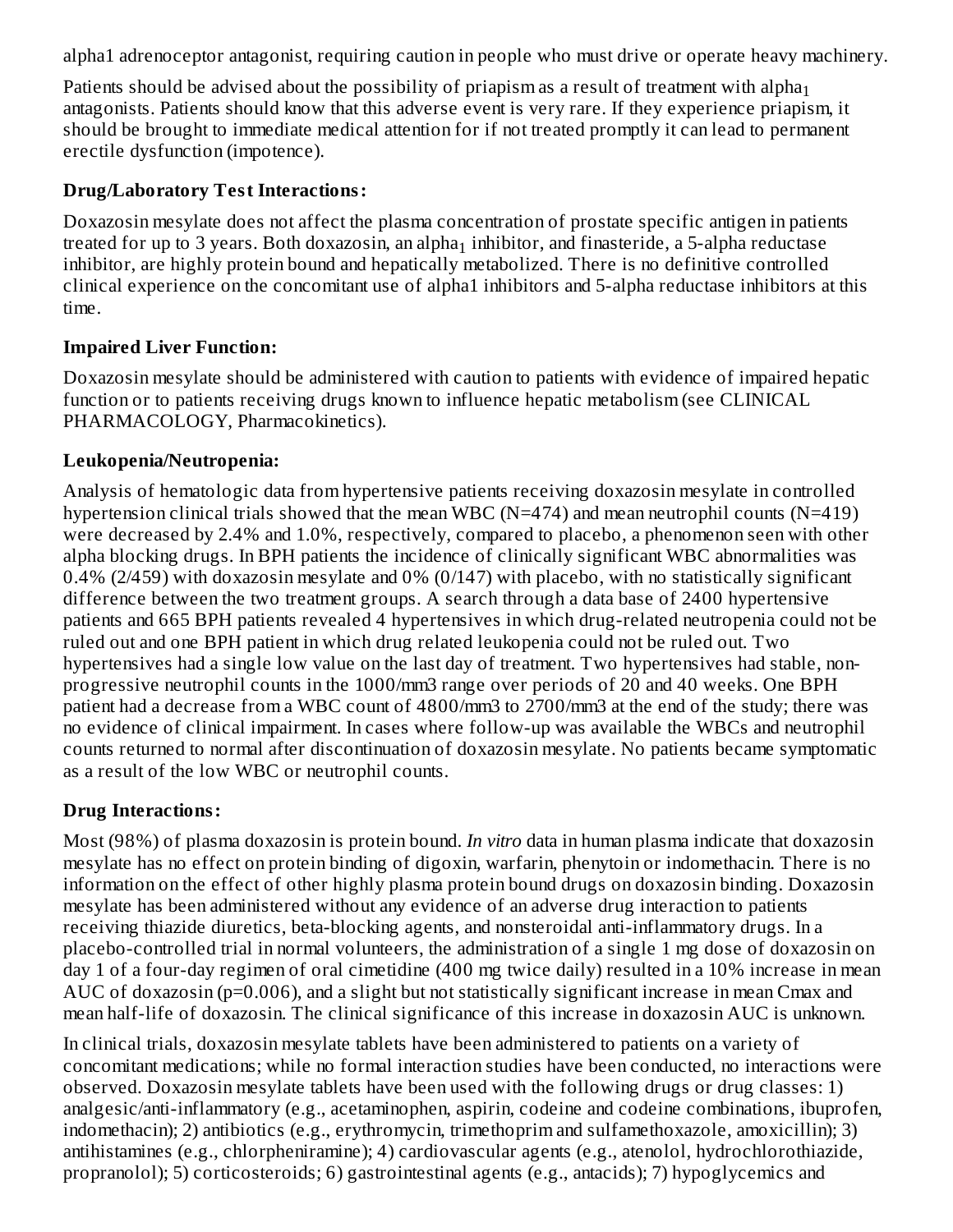endocrine drugs; 8) sedatives and tranquilizers (e.g., diazepam); 9) cold and flu remedies.

Concomitant administration of dosazosin mesylate with a phosphodiesterase-5 (PDE-5) inhibitor can result in additive blood pressure lowering effects and symptomatic hypotension (see DOSAGE AND ADMINISTRATION).

# **Cardiac Toxicity in Animals:**

An increased incidence of myocardial necrosis or fibrosis was displayed by Sprague-Dawley rats after 6 months of dietary administration at concentrations calculated to provide 80 mg doxazosin/kg/day and after 12 months of dietary administration at concentrations calculated to provide 40 mg doxazosin/kg/day (AUC exposure in rats 8 times the human AUC exposure with a 12 mg/day therapeutic dose). Myocardial fibrosis was observed in both rats and mice treated in the same manner with 40 mg doxazosin/kg/day for 18 months (exposure 8 times human AUC exposure in rats and somewhat equivalent to human  $\rm{C_{max}}$  exposure in mice). No cardiotoxicity was observed at lower doses (up to  $10$ or 20 mg/kg/day, depending on the study) in either species. These lesions were not observed after 12 months of oral dosing in dogs at maximum doses of 20 mg/kg/day [maximum plasma concentrations (C $_{\rm max}$ ) in dogs 14 times the C $_{\rm max}$  exposure in humans receiving a 12 mg/day therapeutic dose] and in Wistar rats at doses of 100 mg/kg/day (C $_{\rm max}$  exposures 15 times human C $_{\rm max}$  exposure with a 12 mg/day therapeutic dose). There is no evidence that similar lesions occur in humans.

# **Carcinogenesis, Mutagenesis, Impairment of Fertility:**

Chronic dietary administration (up to 24 months) of doxazosin mesylate at maximally tolerated doses of 40 mg/kg/day in rats and 120 mg/kg/day in mice revealed no evidence of carcinogenic potential. The highest doses evaluated in the rat and mouse studies are associated with AUCs (a measure of systemic exposure) that are 8 times and 4 times, respectively, the human AUC at a dose of 16 mg/day.

Mutagenicity studies revealed no drug- or metabolite-related effects at either chromosomal or subchromosomal levels.

Studies in rats showed reduced fertility in males treated with doxazosin at oral doses of 20 (but not 5 or 10) mg/kg/day, about 4 times the AUC exposures obtained with a 12 mg/day human dose. This effect was reversible within two weeks of drug withdrawal. There have been no reports of any effects of doxazosin on male fertility in humans.

# **Pregnancy:**

**Teratogenic Effects, Pregnancy Category C**. Studies in pregnant rabbits and rats at daily oral doses of up to 41 and 20 mg/kg, respectively (plasma drug concentrations 10 and 4 times human  $C_{\rm max}$  and AUC exposures with a 12 mg/day therapeutic dose), have revealed no evidence of harm to the fetus. A dosage regimen of 82 mg/kg/day in the rabbit was associated with reduced fetal survival. There are no adequate and well-controlled studies in pregnant women. Because animal reproduction studies are not always predictive of human response, doxazosin mesylate should be used during pregnancy only if clearly needed.

Radioactivity was found to cross the placenta following oral administration of labelled doxazosin to pregnant rats.

# **Nonteratogenic Effects:**

In peri-postnatal studies in rats, postnatal development at maternal doses of 40 or 50 mg/kg/day of doxazosin (8 times human AUC exposure with a 12 mg/day therapeutic dose) was delayed as evidenced by slower body weight gain and slightly later appearance of anatomical features and reflexes.

# **Nursing Mothers:**

Studies in lactating rats given a single oral dose of 1 mg/kg of  $[2-^{14}C]$ -doxazosin mesylate indicate that doxazosin accumulates in rat breast milk with a maximum concentration about 20 times greater than the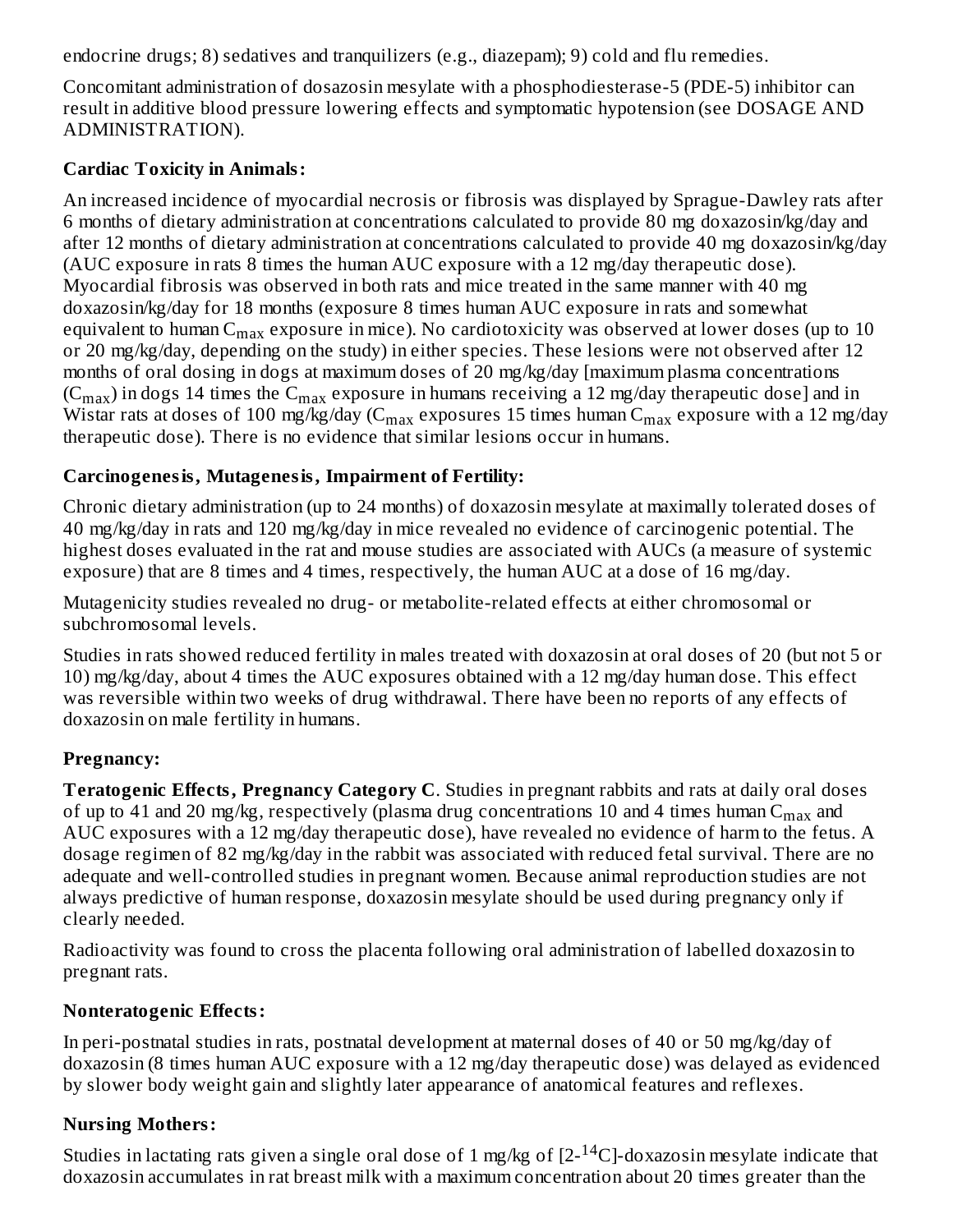maternal plasma concentration. It is not known whether this drug is excreted in human milk. Because many drugs are excreted in human milk, caution should be exercised when doxazosin mesylate is administered to a nursing mother.

# **Pediatric Us e:**

The safety and effectiveness of doxazosin mesylate as an antihypertensive agent have not been established in children.

# **Geriatric Us e:**

The safety and effectiveness profile of doxazosin mesylate in BPH was similar in the elderly (age  $\geq 65$ years) and younger (age <65 years) patients.

For hypertension. Clinical studies of doxazosin mesylate did not include sufficient numbers of subjects aged 65 and over to determine whether they respond differently from younger subjects. Other reported clinical experience has not identified differences in responses between the elderly and younger patients. In general, dose selection for an elderly patient should be cautious, usually starting at the low end of the dosing range, reflecting the greater frequency of decreased hepatic, renal, or cardiac function, and of concomitant disease or other drug therapy.

# **ADVERSE REACTIONS**

# **A.** *Benign Prostatic Hyperplasia (BPH)*

The incidence of adverse events has been ascertained from worldwide clinical trials in 965 BPH patients. The incidence rates presented below (Table 3) are based on combined data from seven placebo-controlled trials involving once daily administration of doxazosin mesylate in doses of 1-16 mg in hypertensives and 0.5-8 mg in normotensives. The adverse events when the incidence in the doxazosin mesylate group was at least 1% are summarized in Table 3. No significant difference in the incidence of adverse events compared to placebo was seen except for dizziness, fatigue, hypotension, edema and dyspnea. Dizziness and dyspnea appeared to be dose-related.

| <b>BENIGN PROSTATIC HYPERPLASIA</b> |                        |                      |  |  |  |  |  |
|-------------------------------------|------------------------|----------------------|--|--|--|--|--|
| <b>Body System</b>                  | Doxazosin<br>$(N=665)$ | Placebo<br>$(N=300)$ |  |  |  |  |  |
| <b>BODY AS A WHOLE</b>              |                        |                      |  |  |  |  |  |
| <b>Back Pain</b>                    | 1.8%                   | 2.0%                 |  |  |  |  |  |
| <b>Chest Pain</b>                   | 1.2%                   | 0.7%                 |  |  |  |  |  |
| Fatigue                             | $8.0\%$ *              | 1.7%                 |  |  |  |  |  |
| Headache                            | 9.9%                   | 9.0%                 |  |  |  |  |  |
| Influenza-like symptoms             | 1.1%                   | 1.0%                 |  |  |  |  |  |
| Pain                                | 2.0%                   | 1.0%                 |  |  |  |  |  |
| <b>CARDIOVASCULAR SYSTEM</b>        |                        |                      |  |  |  |  |  |
| Hypotension                         | $1.7\%$ <sup>*</sup>   | 0.0%                 |  |  |  |  |  |
| Palpitation                         | 1.2%                   | 0.3%                 |  |  |  |  |  |
| <b>DIGESTIVE SYSTEM</b>             |                        |                      |  |  |  |  |  |
| Abdominal Pain                      | 2.4%                   | 2.0%                 |  |  |  |  |  |
| Diarrhea                            | 2.3%                   | 2.0%                 |  |  |  |  |  |
| Dyspepsia                           | 1.7%                   | 1.7%                 |  |  |  |  |  |
| Nausea                              | 1.5%                   | 0.7%                 |  |  |  |  |  |
|                                     |                        |                      |  |  |  |  |  |

# **Table 3 ADVERSE REACTIONS DURING PLACEBO-CONTROLLED STUDIES**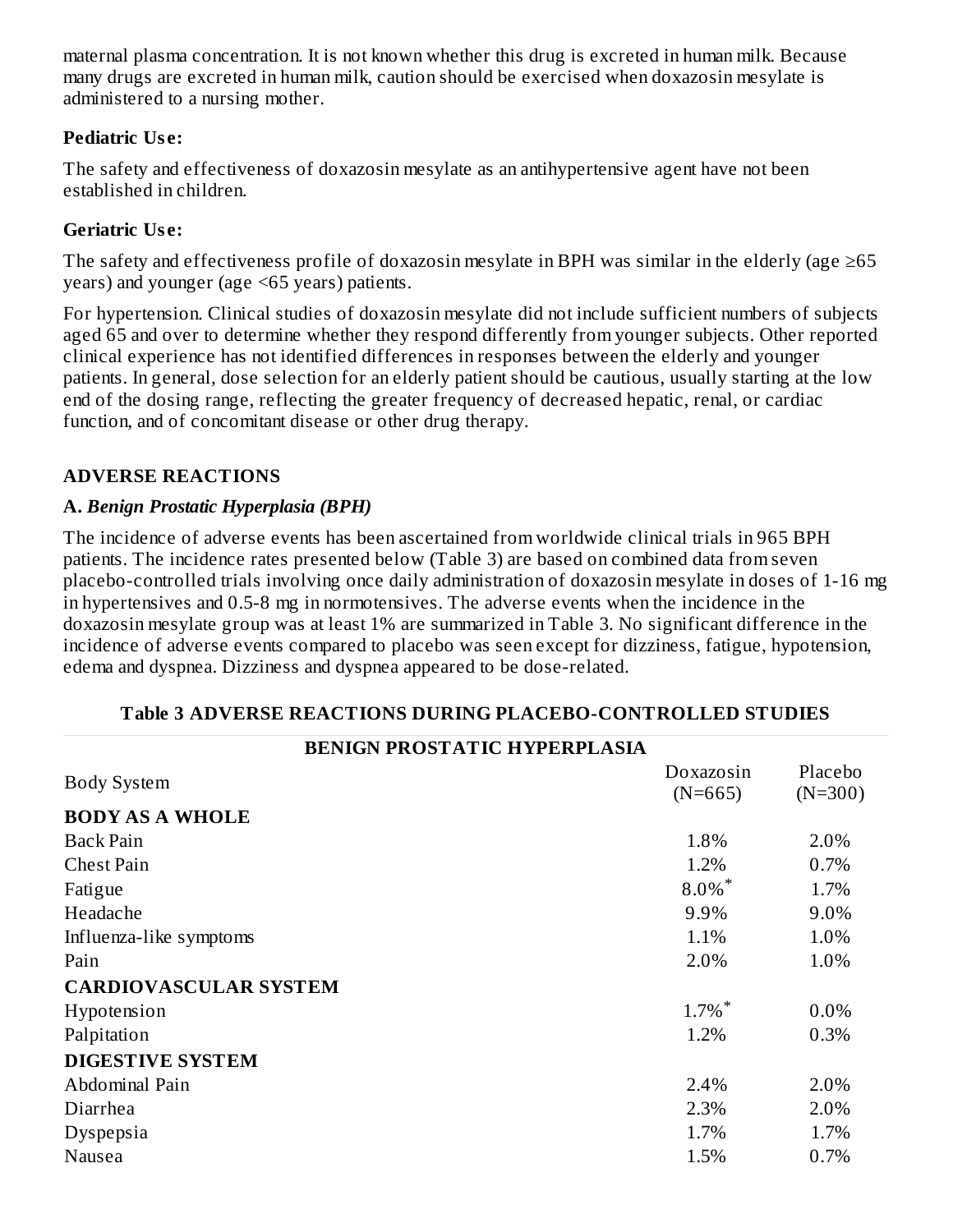| <b>METABOLIC AND NUTRITIONAL DISORDERS</b> |                      |      |
|--------------------------------------------|----------------------|------|
| Edema                                      | $2.7\%$ <sup>*</sup> | 0.7% |
| <b>NERVOUS SYSTEM</b>                      |                      |      |
| Dizzines <sup>†</sup>                      | 15.6%*               | 9.0% |
| Mouth Dry                                  | 1.4%                 | 0.3% |
| Somnolence                                 | 3.0%                 | 1.0% |
| <b>RESPIRATORY SYSTEM</b>                  |                      |      |
| Dyspnea                                    | $2.6\%$ <sup>*</sup> | 0.3% |
| <b>Respiratory Disorder</b>                | 1.1%                 | 0.7% |
| <b>SPECIAL SENSES</b>                      |                      |      |
| Vision Abnormal                            | 1.4%                 | 0.7% |
| <b>UROGENITAL SYSTEM</b>                   |                      |      |
| Impotence                                  | 1.1%                 | 1.0% |
| <b>Urinary Tract Infection</b>             | 1.4%                 | 2.3% |
| <b>SKIN &amp; APPENDAGES</b>               |                      |      |
| Sweating Increased                         | 1.1%                 | 1.0% |
| <b>PSYCHIATRIC DISORDERS</b>               |                      |      |
| Anxiety                                    | 1.1%                 | 0.3% |
| Insomnia                                   | 1.2%                 | 0.3% |

 $*$  p  $\leq$  0.05 for treatment differences

† Includes vertigo

In these placebo-controlled studies of 665 doxazosin mesylate patients, treated for a mean of 85 days, additional adverse reactions have been reported. These are less than 1% and not distinguishable from those that occurred in the placebo group. Adverse reactions with an incidence of less than 1% but of clinical interest are (doxazosin mesylate vs. placebo): *Cardiovascular System*: angina pectoris (0.6% vs. 0.7%), postural hypotension (0.3% vs. 0.3%), syncope (0.5% vs. 0.0%), tachycardia (0.9% vs. 0.0%); *Urogenital System*: dysuria (0.5% vs. 1.3%), and *Psychiatric Disorders*: libido decreased (0.8% vs. 0.3%). The safety profile in patients treated for up to three years was similar to that in the placebocontrolled studies.

The majority of adverse experiences with doxazosin mesylate were mild.

## **B.** *Hypertension*

Doxazosin mesylate has been administered to approximately 4000 hypertensive patients, of whom 1679 were included in the hypertension clinical development program. In that program, minor adverse effects were frequent, but led to discontinuation of treatment in only 7% of patients. In placebo-controlled studies adverse effects occurred in 49% and 40% of patients in the doxazosin and placebo groups, respectively, and led to discontinuation in 2% of patients in each group. The major reasons for discontinuation were postural effects (2%), edema, malaise/fatigue, and some heart rate disturbance, each about 0.7%.

In controlled hypertension clinical trials directly comparing doxazosin mesylate to placebo there was no significant difference in the incidence of side effects, except for dizziness (including postural), weight gain, somnolence and fatigue/malaise. Postural effects and edema appeared to be dose related. The prevalence rates presented below are based on combined data from placebo-controlled studies involving once daily administration of doxazosin at doses ranging from 1-16 mg. Table 4 summarizes those adverse experiences (possibly/probably related) reported for patients in these hypertension studies where the prevalence rate in the doxazosin group was at least 0.5% or where the reaction is of particular interest.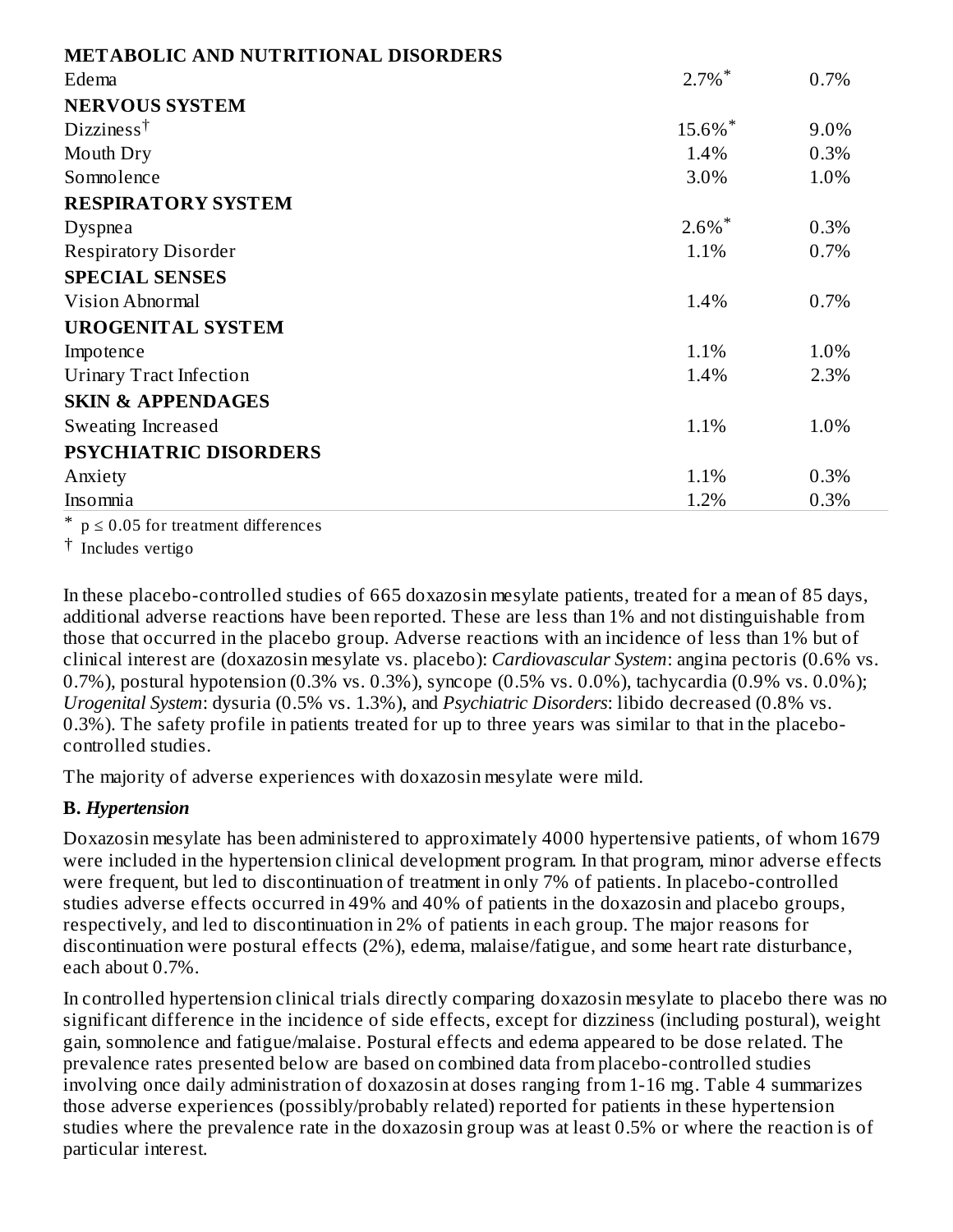# **Table 4 ADVERSE REACTIONS DURING PLACEBO-CONTROLLED STUDIES**

|                                     | <b>HYPERTENSION</b> |                |  |
|-------------------------------------|---------------------|----------------|--|
|                                     | <b>DOXAZOSIN</b>    | <b>PLACEBO</b> |  |
|                                     | $(N=339)$           | $(N=336)$      |  |
| <b>CARDIOVASCULAR SYSTEM</b>        |                     |                |  |
| <b>Dizziness</b>                    | 19%                 | 9%             |  |
| Vertigo                             | 2%                  | 1%             |  |
| Postural Hypotension                | 0.3%                | 0%             |  |
| Edema                               | 4%                  | 3%             |  |
| Palpitation                         | 2%                  | 3%             |  |
| Arrhythmia                          | 1%                  | 0%             |  |
| Hypotension                         | 1%                  | 0%             |  |
| Tachycardia                         | 0.3%                | 1%             |  |
| Peripheral Ischemia                 | 0.3%                | 0%             |  |
| <b>SKIN &amp; APPENDAGES</b>        |                     |                |  |
| Rash                                | 1%                  | 1%             |  |
| Pruritus                            | 1%                  | 1%             |  |
| MUSCULOSKELETAL SYSTEM              |                     |                |  |
| Arthralgia/Arthritis                | 1%                  | 0%             |  |
| Muscle Weakness                     | 1%                  | 0%             |  |
| Myalgia                             | 1%                  | 0%             |  |
| <b>CENTRAL &amp; PERIPHERAL N.S</b> |                     |                |  |
| Headache                            | 14%                 | 16%            |  |
| Paresthesia                         | 1%                  | 1%             |  |
| Kinetic Disorders                   | 1%                  | 0%             |  |
| Ataxia                              | 1%                  | 0%             |  |
| Hypertonia                          | 1%                  | 0%             |  |
| <b>Muscle Cramps</b>                | 1%                  | 0%             |  |
| <b>AUTONOMIC</b>                    |                     |                |  |
| Mouth Dry                           | 2%                  | 2%             |  |
| Flushing                            | 1%                  | 0%             |  |
| <b>SPECIAL SENSES</b>               |                     |                |  |
| Vision Abnormal                     | 2%                  | 1%             |  |
| Conjunctivitis/Eye Pain             | 1%                  | 1%             |  |
| Tinnitus                            | 1%                  | 0.3%           |  |
| <b>PSYCHIATRIC</b>                  |                     |                |  |
| Somnolence                          | 5%                  | 1%             |  |
| Nervousness                         | 2%                  | 2%             |  |
| Depression                          | 1%                  | 1%             |  |
| Insomnia                            | 1%                  | 1%             |  |
| Sexual Dysfunction                  | 2%                  | 1%             |  |
| <b>GASTROINTESTINAL</b>             |                     |                |  |
| Nausea                              | 3%                  | 4%             |  |
| Diarrhea                            | 2%                  | 3%             |  |
|                                     | 1%                  | 1%             |  |
| Constipation                        | 1%                  | 1%             |  |
| Dyspepsia<br>Flatulence             | 1%                  | 1%             |  |
|                                     |                     |                |  |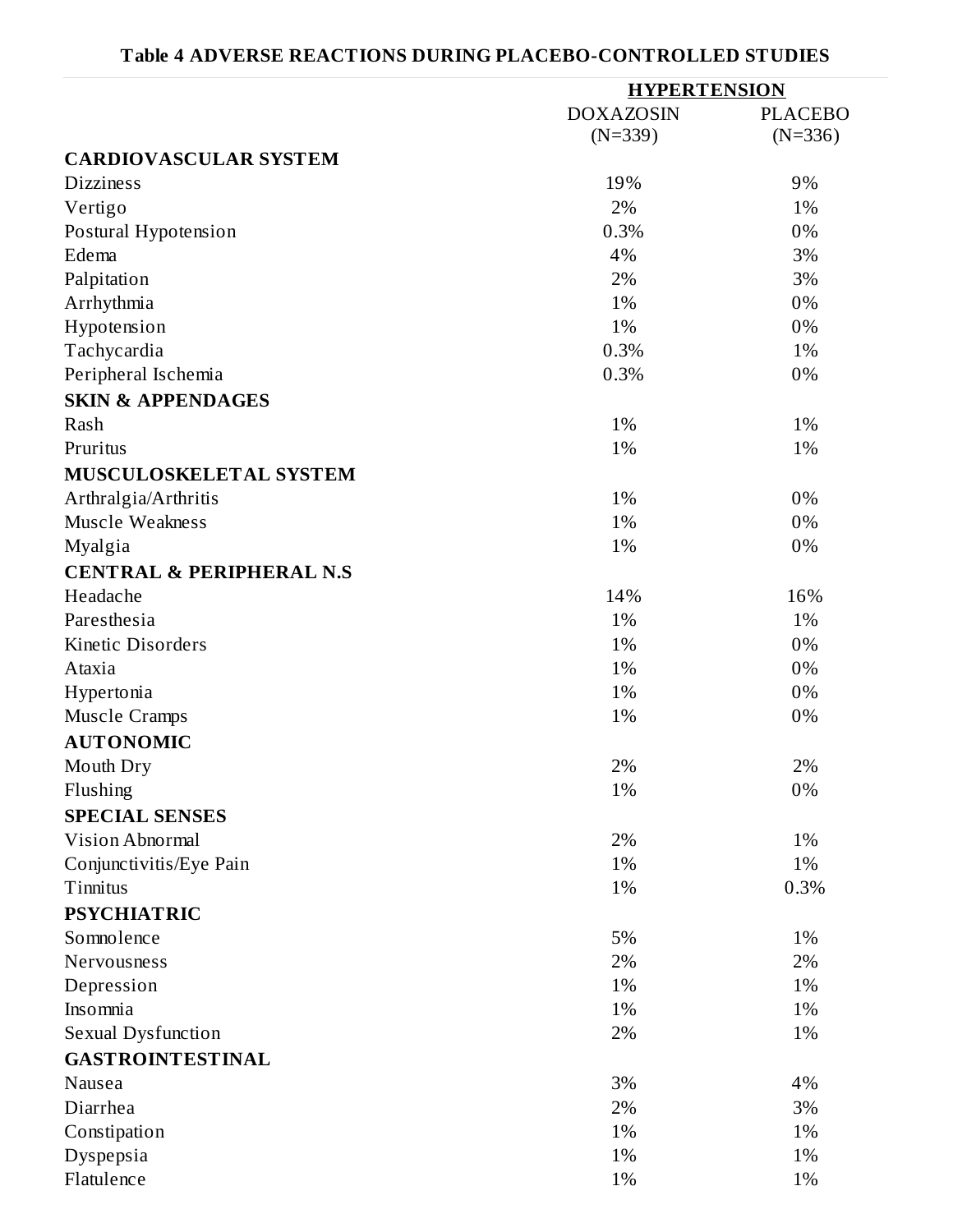| Abdominal Pain        | 0%    | 2% |
|-----------------------|-------|----|
| Vomiting              | 0%    | 1% |
| <b>RESPIRATORY</b>    |       |    |
| Rhinitis              | 3%    | 1% |
| <b>Dyspnea</b>        | 1%    | 1% |
| Epistaxis             | 1%    | 0% |
| <b>URINARY</b>        |       |    |
| Polyuria              | 2%    | 0% |
| Urinary Incontinence  | 1%    | 0% |
| Micturition Frequency | $0\%$ | 2% |
| <b>GENERAL</b>        |       |    |
| Fatigue/Malaise       | 12%   | 6% |
| <b>Chest Pain</b>     | 2%    | 2% |
| Asthenia              | 1%    | 1% |
| Face Edema            | 1%    | 0% |
| Pain                  | 2%    | 2% |

Additional adverse reactions have been reported, but these are, in general, not distinguishable from symptoms that might have occurred in the absence of exposure to doxazosin. The following adverse reactions occurred with a frequency of between 0.5% and 1%: syncope, hypoesthesia, increased sweating, agitation, increased weight. The following additional adverse reactions were reported by <0.5% of 3960 patients who received doxazosin in controlled or open, short- or long-term clinical studies, including international studies. *Cardiovascular System*: angina pectoris, myocardial infarction, cerebrovascular accident; *Autonomic Nervous System*: pallor; *Metabolic:* thirst, gout, hypokalemia; *Hematopoietic*: lymphadenopathy, purpura; *Reproductive System*: breast pain; *Skin Disorders*: alopecia, dry skin, eczema; *Central Nervous System*: paresis, tremor, twitching, confusion, migraine, impaired concentration; *Psychiatric*: paroniria, amnesia, emotional lability, abnormal thinking, depersonalization; Special Senses: parosmia, earache, taste perversion, photophobia, abnormal lacrimation; *Gastrointestinal System*: increased appetite, anorexia, fecal incontinence, gastroenteritis; *Respiratory System*: bronchospasm, sinusitis, coughing, pharyngitis; *Urinary System*: renal calculus; *General Body System*: hot flushes, back pain, infection, fever/rigors, decreased weight, influenza-like symptoms.

Doxazosin mesylate has not been associated with any clinically significant changes in routine biochemical tests. No clinically relevant adverse effects were noted on serum potassium, serum glucose, uric acid, blood urea nitrogen, creatinine or liver function tests. Doxazosin mesylate has been associated with decreases in white blood cell counts (see PRECAUTIONS, Leukopenia/Neutropenia).

In post-marketing experience the following additional adverse reactions have been reported: *Autonomic Nervous System:* priapism; *Central Nervous System*: hypoesthesia; *Endocrine System*: gynecomastia; *Gastrointestinal System*: vomiting; *General Body System*: allergic reaction; *Heart Rate/Rhythm*: bradycardia; *Hematopoietic*: leukopenia, thrombocytopenia; *Liver/Biliary System*: hepatitis, hepatitis cholestatic; *Respiratory System*: bronchospasm aggravated; *Skin Disorders*: urticaria; *Special Senses*: Intraoperative Floppy Iris Syndrome (see PRECAUTIONS, Cataract Surgery); *Urinary System*: hematuria, micturition disorder, micturition frequency, nocturia.

## **OVERDOSAGE**

Experience with doxazosin mesylate overdosage is limited. Two adolescents who each intentionally ingested 40 mg doxazosin mesylate with diclofenac or acetaminophen, were treated with gastric lavage with activated charcoal and made full recoveries. A two-year-old child who accidentally ingested 4 mg doxazosin mesylate was treated with gastric lavage and remained normotensive during the five-hour emergency room observation period. A six-month-old child accidentally received a crushed 1 mg tablet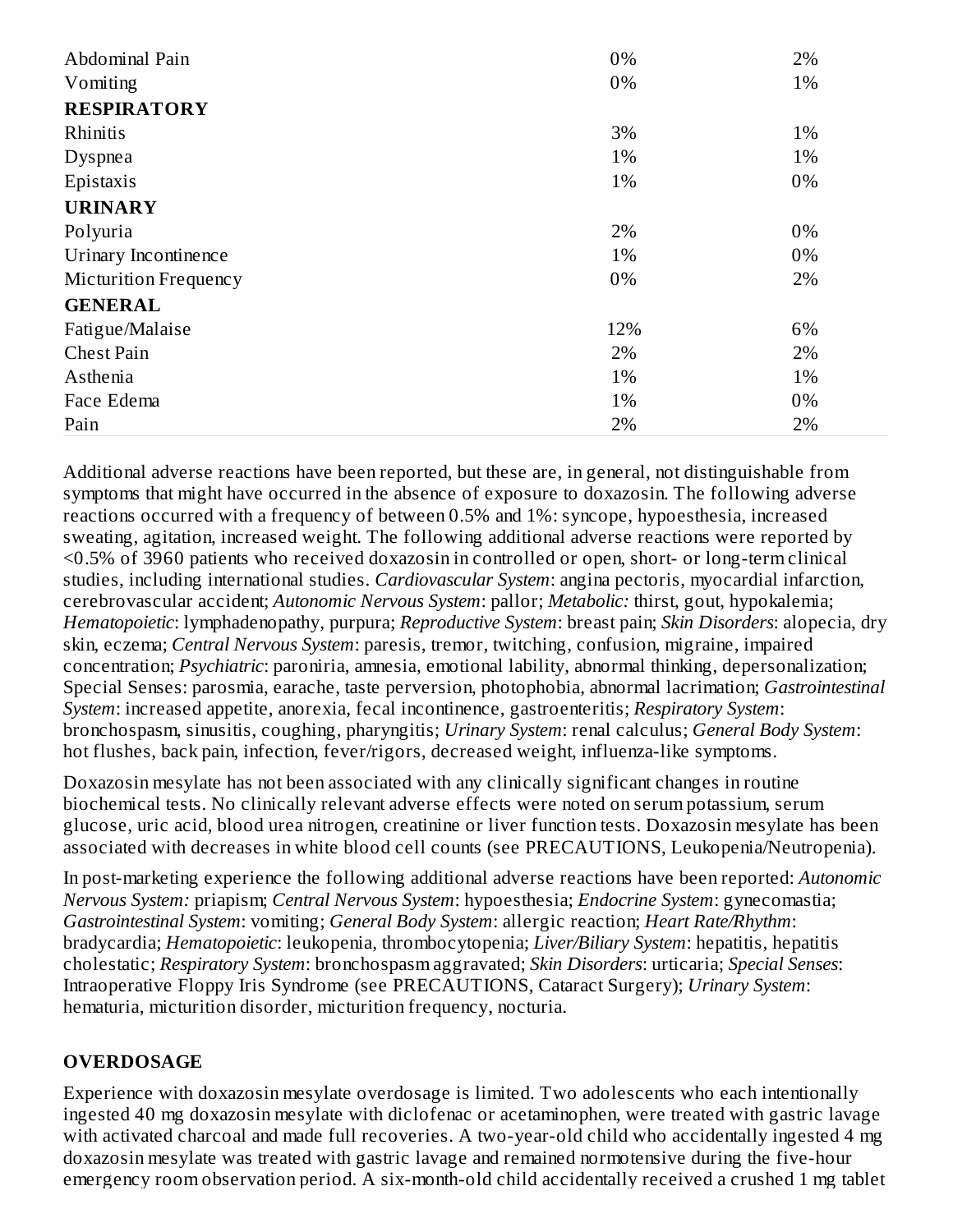emergency room observation period. A six-month-old child accidentally received a crushed 1 mg tablet of doxazosin mesylate and was reported to have been drowsy. A 32-year-old female with chronic renal failure, epilepsy and depression intentionally ingested 60 mg doxazosin mesylate (blood level 0.9 µg/mL; normal values in hypertensives=0.02 µg/mL); death was attributed to a grand mal seizure resulting from hypotension. A 39-year-old female who ingested 70 mg doxazosin mesylate, alcohol and flurazepam developed hypotension which responded to fluid therapy.

The oral  $\mathrm{LD}_{50}$  of doxazosin is greater than 1000 mg/kg in mice and rats. The most likely manifestation of overdosage would be hypotension, for which the usual treatment would be intravenous infusion of fluid. As doxazosin is highly protein bound, dialysis would not be indicated.

# **DOSAGE AND ADMINISTRATION**

**DOSAGE MUST BE INDIVIDUALIZED**. The initial dosage of doxazosin mesylate tablets in patients with hypertension and/or BPH is 1 mg given once daily in the a.m. or p.m. This starting dose is intended to minimize the frequency of postural hypotension and first dose syncope associated with doxazosin mesylate tablets. Postural effects are most likely to occur between 2 and 6 hours after a dose. Therefore blood pressure measurements should be taken during this time period after the first dose and with each increase in dose. If doxazosin mesylate tablets administration is discontinued for several days, therapy should be restarted using the initial dosing regimen.

Concomitant administration of doxazosin mesylate with a PDE-5 inhibitor can result in additive blood pressure lowering effects and symptomatic hypotension; therefore, PDE-5 inhibitor therapy should be initiated at the lowest dose in patients taking doxazosin mesylate tablets.

**A.** *BENIGN PROSTATIC HYPERPLASIA 1-8 mg once daily.* The initial dosage of doxazosin mesylate tablets is 1 mg, given once daily in the a.m. or p.m. Depending on the individual patient's urodynamics and BPH symptomatology, dosage may then be increased to 2 mg and thereafter to 4 mg and 8 mg once daily, the maximum recommended dose for BPH. The recommended titration interval is 1-2 weeks. Blood pressure should be evaluated routinely in these patients.

**B.** *HYPERTENSION 1-16 mg once daily***.** The initial dosage of doxazosin mesylate tablets is 1 mg given once daily. Depending on the individual patient's standing blood pressure response (based on measurements taken at 2-6 hours post-dose and 24 hours post-dose), dosage may then be increased to 2 mg and thereafter if necessary to 4 mg, 8 mg and 16 mg to achieve the desired reduction in blood pressure. **Increas es in dos e beyond 4 mg increas e the likelihood of excessive postural effects including syncope, postural dizziness/vertigo and postural hypotension. At a titrated dos e of 16 mg once daily the frequency of postural effects is about 12% compared to 3% for placebo.**

# **HOW SUPPLIED**

Doxazosin mesylate is available as colored tablets for oral administration. Each tablet contains doxazosin mesylate equivalent to 1 mg (white), 2 mg (yellow), 4 mg (orange) or 8 mg (green) of the active constituent, doxazosin.

Doxazosin Mesylate Tablets are available as 1 mg, white tablet, oval shape, partially bisected on one side, debossed with "1" to the left and "mg" to the right of the partial bisection; and debossed with "ML-P16" on the other side; 2 mg, yellow tablet, oval shape, partially bisected on one side, debossed with "2" to the left and "mg" to the right of the partial bisection; and debossed with "ML-P17" on the other side; 4 mg, orange tablet, oval shape, partially bisected on one side, debossed with "4" to the left and "mg" to the right of the partial bisection; and debossed with "ML-P18" on the other side; and 8 mg, green tablet, oval shape, partially bisected on one side, debossed with "8" to the left and "mg" to the right of the partial bisection; and debossed with "ML-P19" on the other side.

Bottles of 90: 1 mg NDC 10544-629-90 4 mg NDC 10544-292-90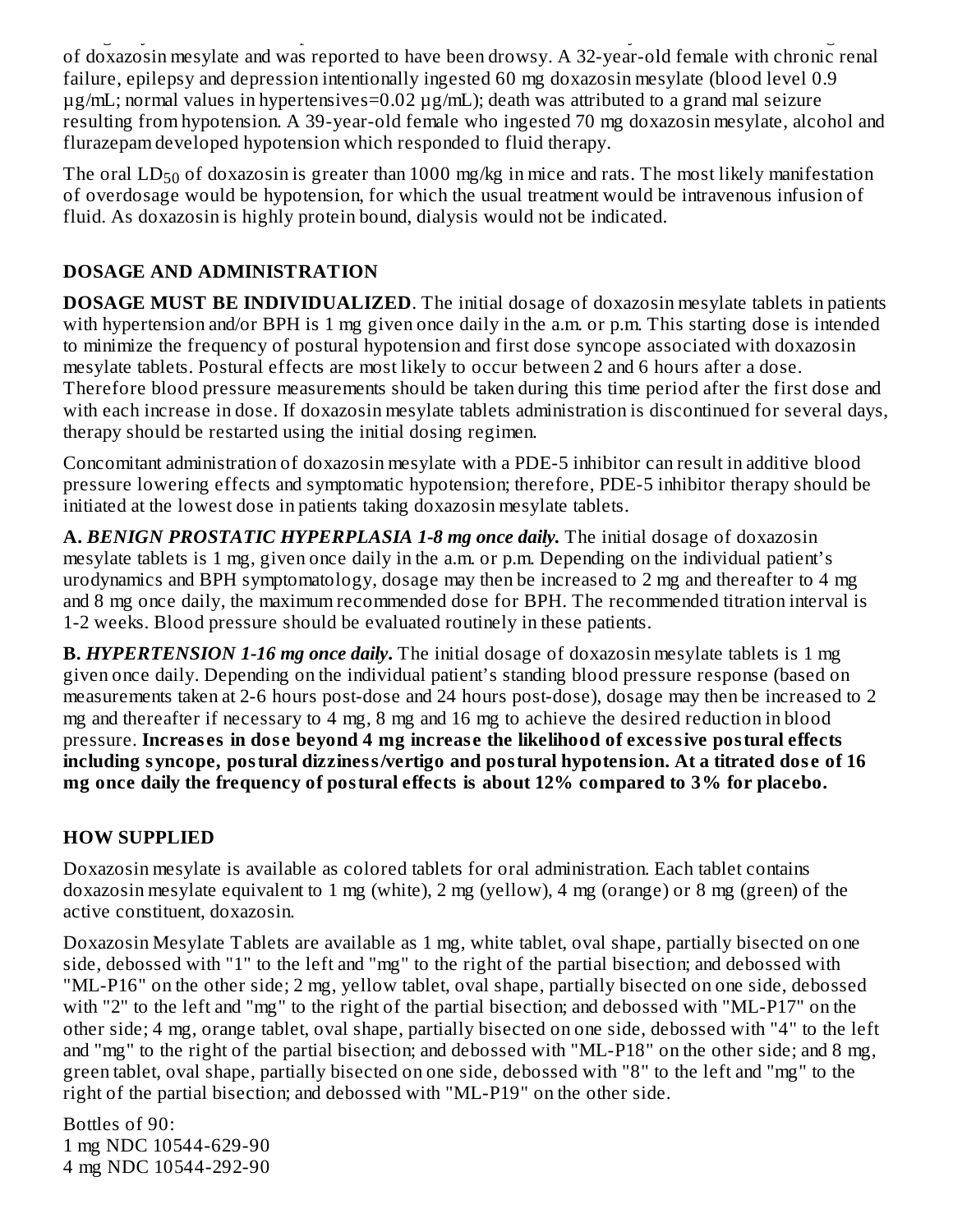## **Storage and Handling**

Store at 20°-25°C (68°-77°F). [See USP Controlled Room Temperature.}

Manufactured For: **Dava Pharmaceuticals, Inc.** Fort Lee, NJ 07024, USA

By: **Patheon Puerto Rico, Inc.** Manati, Puerto Rico 00674, USA

Marketed/ Packaged by: **Blenheim Pharmacal, Inc.** North Blenheim, NY 12131, (USA)

Revised 10/13

# **PATIENT INFORMATION ABOUT DOXAZOSIN MESYLATE**

# **FOR BENIGN PROSTATIC HYPERPLASIA (BPH)**

Read this leaflet:

- before you start taking Doxazosin Mesylate
- each time you get a new prescription.

You and your doctor should discuss this treatment and your BPH symptoms before you start taking Doxazosin Mesylate and at your regular checkups. This leaflet does NOT take the place of discussions with your doctor.

Doxazosin Mesylate is used to treat both benign prostatic hyperplasia (BPH) and high blood pressure (hypertension). This leaflet describes Doxazosin Mesylate as treatment for BPH (although you may be taking Doxazosin Mesylate for both your BPH and high blood pressure).

# **What is BPH?**

BPH is an enlargement of the prostate gland. This gland surrounds the tube that drains the urine from the bladder. The symptoms of BPH can be caused by a tensing of the enlarged muscle in the prostate gland which blocks the passage of urine. This can lead to such symptoms as:

- a weak or start-and-stop stream when urinating
- a feeling that the bladder is not completely emptied after urination
- a delay or difficulty in the beginning of urination
- a need to urinate often during the day and especially at night
- a feeling that you must urinate immediately.

# **Treatment Options for BPH**

The four main treatment options for BPH are:

- If you are not bothered by your symptoms, you and your doctor may decide on a program of "watchful waiting." It is not an active treatment like taking medication or surgery but involves having regular checkups to see if your condition is getting worse or causing problems.
- Treatment with Doxazosin Mesylate or other similar drugs. Doxazosin Mesylate is the medication your doctor has prescribed for you. See "What Doxazosin Mesylate Does," below.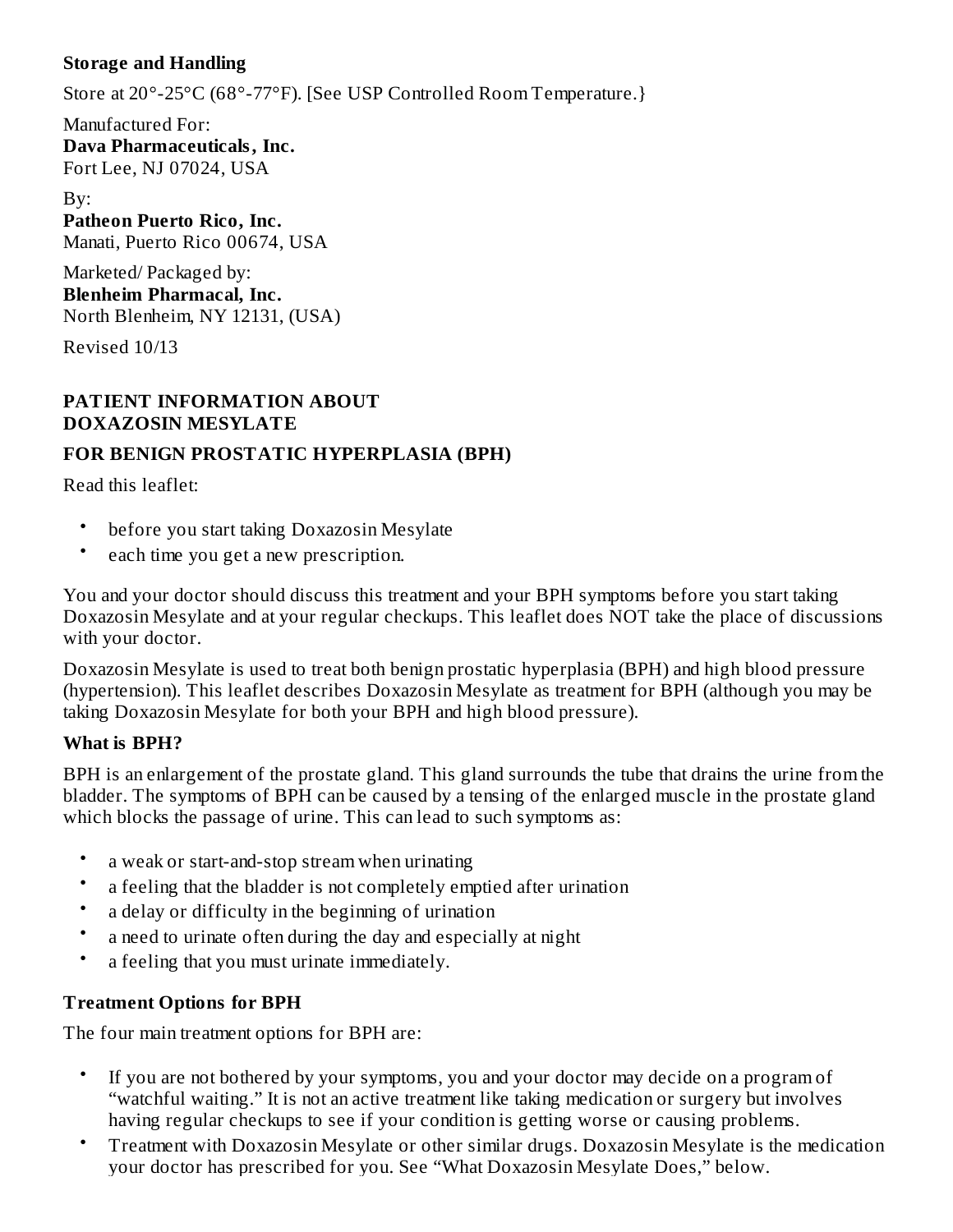- Treatment with the medication class of 5-alpha reductase inhibitors (e.g., Proscar®). It can cause the prostate to shrink. It may take 6 months or more for the full benefit of finasteride to be seen.
- Various surgical procedures. Your doctor can describe these procedures to you. The best procedure for you depends on your BPH symptoms and medical condition.

## **What Doxazosin Mesylate Does**

Doxazosin Mesylate works on a specific type of muscle found in the prostate, causing it to relax. This in turn decreases the pressure within the prostate, thus improving the flow of urine and your symptoms.

- Doxazosin Mesylate helps relieve the symptoms of BPH (weak stream, start-and-stop stream, a feeling that your bladder is not completely empty, delay in begining of urination, need to urinate often during the day and especially at night, and feeling that you must urinate immediately). It does not change the size of the prostate. The prostate may continue to grow; however, a larger prostate is not necessarily related to more symptoms or to worse symptoms. Doxazosin Mesylate can decrease your symptoms and improve urinary flow, without decreasing the size of the prostate.
- If Doxazosin Mesylate is helping you, you should notice an effect within 1 to 2 weeks after you start your medication. Doxazosin Mesylate has been studied in over 900 patients for up to 2 years and the drug has been shown to continue to work during long-term treatment. Even though you take Doxazosin Mesylate and it may help you, Doxazosin Mesylate may not prevent the need for surgery in the future.
- Doxazosin Mesylate does not affect PSA levels. PSA is the abbreviation for Prostate Specific Antigen. Your doctor may have done a blood test called PSA. You may want to ask your doctor more about this if you have had a PSA test done.

# **Other Important Facts**

- You should see an improvement of your symptoms within 1 to 2 weeks. In addition to your other regular checkups you will need to continue seeing your doctor regularly to check your progress regarding your BPH and to monitor your blood pressure.
- Doxazosin Mesylate is not a treatment for prostate cancer. Your doctor has prescribed Doxazosin Mesylate for your BPH and not for prostate cancer; however, a man can have BPH and prostate cancer at the same time. Doctors usually recommend that men be checked for prostate cancer once a year when they turn 50 (or 40 if a family member has had prostate cancer). A higher incidence of prostate cancer has been noted in men of African-American descent. These checks should continue even if you are taking Doxazosin Mesylate.

### **How to Take Doxazosin Mesylate and What You Should Know While Taking Doxazosin Mesylate for BPH**

**Doxazosin Mesylate Can Caus e a Sudden Drop in Blood Pressure After the VERY FIRST DOSE.** You may feel dizzy, faint or "light-headed," especially after you stand up from a lying or sitting position. This is more likely to occur after you've taken the first few doses or if you increase your dose, but can occur at any time while you are taking the drug. It can also occur if you stop taking the drug and then restart treatment. If you feel very dizzy, faint or "light-headed" you should contact your doctor. Your doctor will discuss with you how often you need to visit and how often your blood pressure should be checked.

Your blood pressure should be checked when you start taking Doxazosin Mesylate even if you do not have high blood pressure (hypertension). Your doctor will discuss with you the details of how blood pressure is measured.

*Blood Pressure Measurement:* Whatever equipment is used, it is usual for your blood pressure to be measured in the following way: measure your blood pressure after lying quietly on your back for five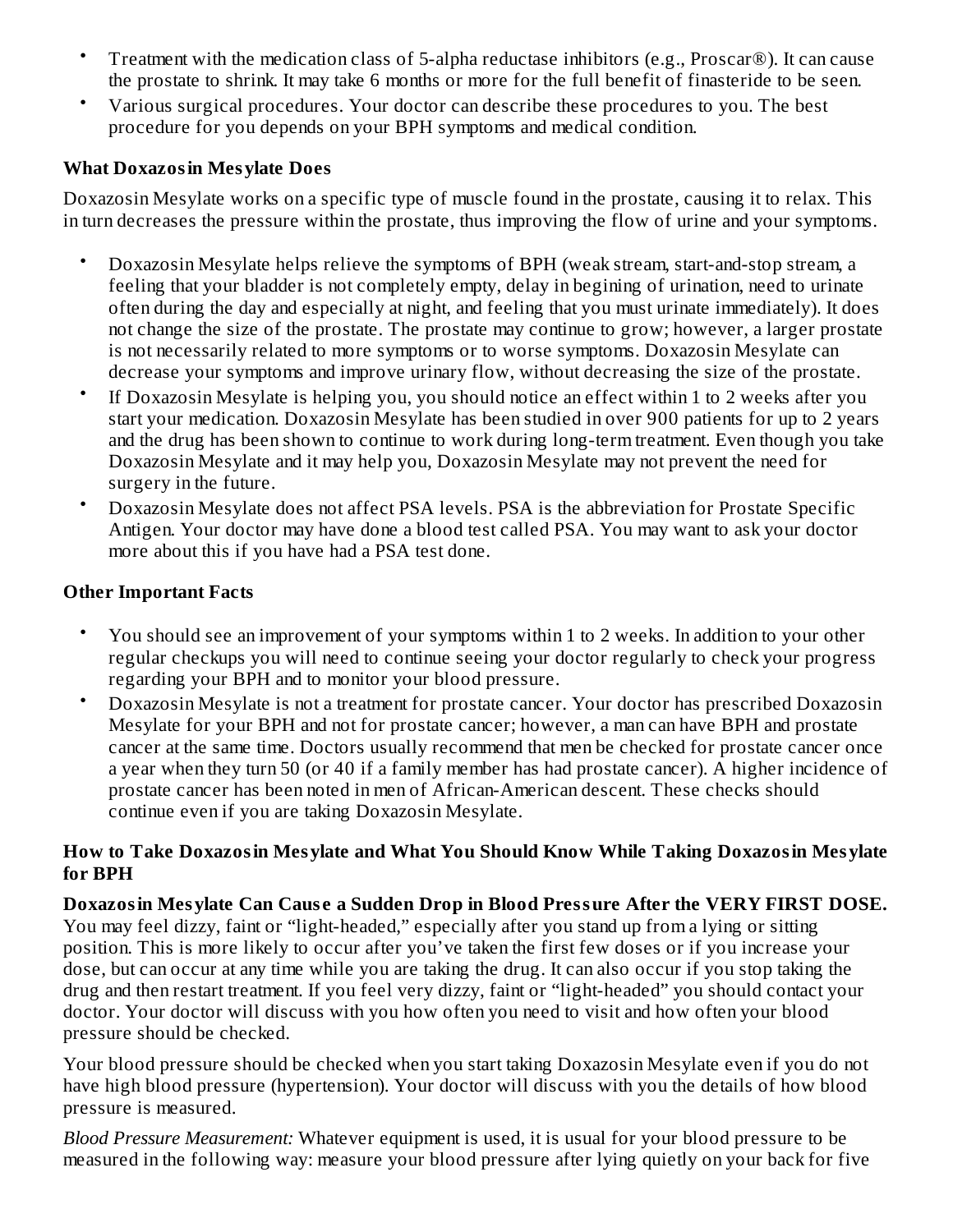minutes. Then, after standing for two minutes measure your blood pressure again. Your doctor will discuss with you what other times during the day your blood pressure should be taken, such as two to six hours after a dose, before bedtime or after waking up in the morning. Note that moderate to highintensity exercise can, over a period of time, lower your average blood pressure.

You can take Doxazosin Mesylate either in the morning or at bedtime and it will be equally effective. If you take Doxazosin Mesylate at bedtime but need to get up from bed to go to the bathroom, get up slowly and cautiously until you are sure how the medication affects you. It is important to get up slowly from a chair or bed at any time until you learn how you react to Doxazosin Mesylate. You should not drive or do any hazardous tasks until you are used to the effects of the medication. If you begin to feel dizzy, sit or lie down until you feel better.

- You will start with a 1 mg dose of Doxazosin Mesylate once daily. Then the once daily dose will be increased as your body gets used to the effects of the medication. Follow your doctor's instructions about how to take Doxazosin Mesylate. You must take it every day at the dose prescribed. Talk with your doctor if you don't take it for a few days for some reason; you may then need to restart the medication at a 1 mg dose, increase your dose gradually and again be cautious about possible dizziness. Do not share Doxazosin Mesylate with anyone else; it was prescribed only for you.
- Other side effects you could have while taking Doxazosin Mesylate, in addition to lowering of the blood pressure, include dizziness, fatigue (tiredness), swelling of the feet and shortness of breath. Most side effects are mild. However, you should discuss any unexpected effects you notice with your doctor.
- **WARNING:** Extremely rarely, Doxazosin Mesylate and similar medications have caused painful erection of the penis, sustained for hours and unrelieved by sexual intercourse or masturbation. This condition is serious, and if untreated it can be followed by permanent inability to have an erection. If you have a prolonged abnormal erection, call your doctor or go to an emergency room as soon as possible.
- Tell your surgeon if you take or have taken Doxazosin Mesylate if you plan to have surgery for cataracts (clouding of the eye). During cataract surgery, a condition called Intraoperative Floppy Iris Syndrome (IFIS) can happen if you take or have taken Doxazosin Mesylate.
- If you use Doxazosin Mesylate with an oral erectile dysfunction medicine (phosphodiesterase-5 (PDE-5) inhibitor), it can cause a sudden drop in your blood pressure and you can become dizzy or faint. Talk with your healthcare provider before using PDE-5 inhibitors.
- Keep Doxazosin Mesylate and all medicines out of the reach of children.

## **FOR MORE INFORMATION ABOUT DOXAZOSIN MESYLATE AND BPH TALK WITH YOUR DOCTOR, NURSE, PHARMACIST OR OTHER HEALTH CARE PROVIDER.**

Manufactured For: **Dava Pharmaceuticals, Inc.** Fort Lee, NJ 07024, USA

By: **Patheon Puerto Rico, Inc.** Manati, Puerto Rico 00674, USA

Marketed/ Packaged by: **Blenheim Pharmacal, Inc.** North Blenheim, NY 12131, (USA)

Revised 10/13

## **PACKAGE/LABEL PRINCIPLE DISPLAY PANEL 1mg 1000 tablets**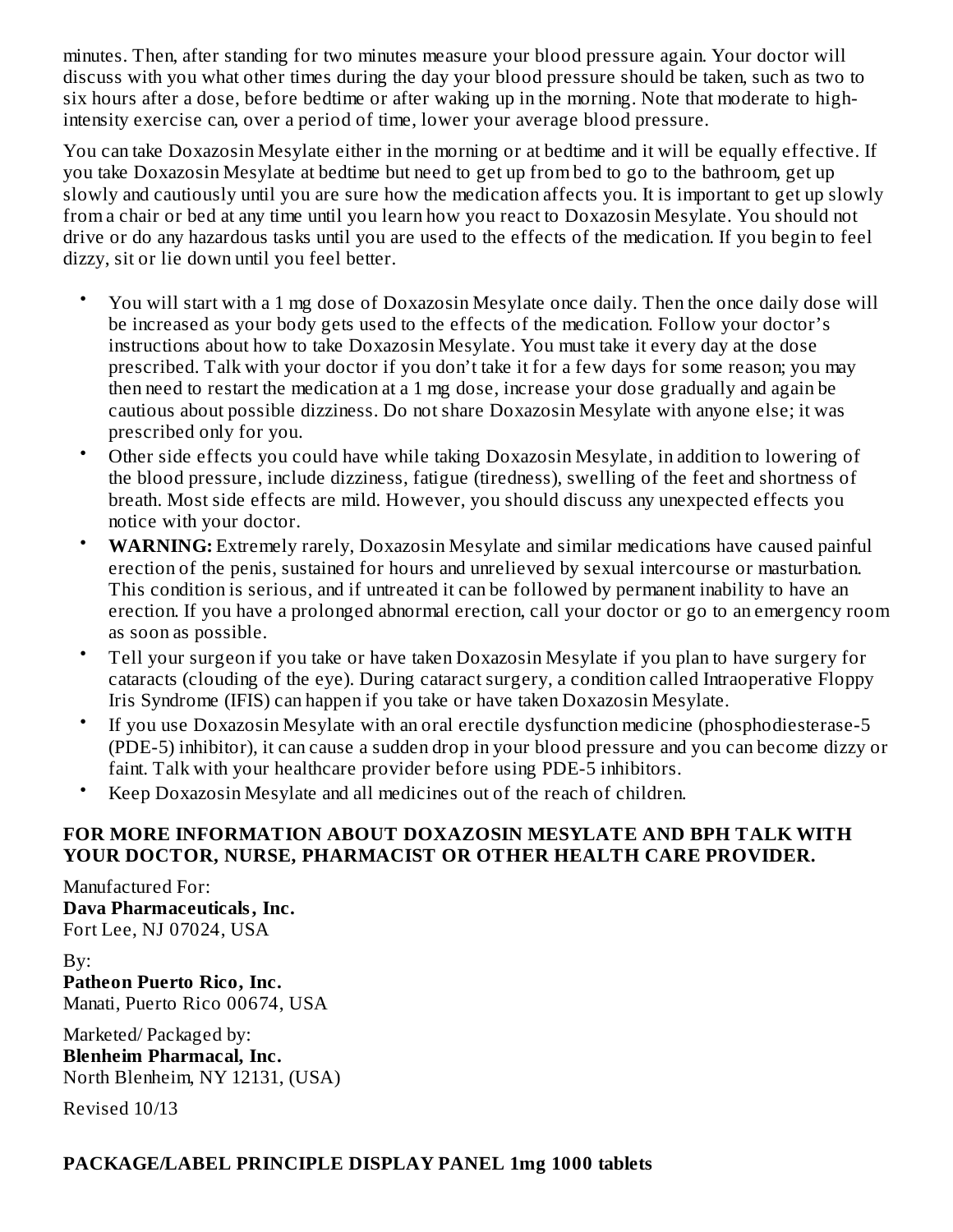#### **NDC 10544-692-90**

### **DOXAZOSIN MESYLATE TABLETS, USP**

#### **1 mg\***

#### **90 tablets (White) Rx only**

**Note:** Include one Patient Information Leaflet with each prescription.

#### **\* Each tablet contains:**

doxazosin mesylate equivalent to 1 mg doxazosin.

#### **USUAL DOSAGE:** See package insert.

This is a bulk package not intended for household use.

Dispense in a tight, light-resistant container as defined in the USP, with a child-resistant closure.

#### **Store at 20°-25°C (68°-77°F). [See USP Controlled Room Temperature.]**

Manufactured For: **Dava Pharmaceuticals, Inc.** Fort Lee, NJ 07024, USA

#### By:

**Patheon Puerto Rico, Inc.** Manati, Puerto Rico 00674, USA

Marketed/ Packaged by: **Blenheim Pharmacal, Inc.** North Blenheim, NY 12131, (USA)

Revised 10/13

| 000<br>LCN#<br>NDC: 10544-629-90<br>Rev. 1<br>MFG: 67253-380-11<br>Doxazosin<br><b>Mesylate Tablets,</b><br>USP <sub>1mg</sub><br>90 Tablets<br>Rx Only<br>Dosage: See package insert<br>Store at controlled room temperature<br>20°-25°C (68°-77°F)<br>Store in a tight, light-resistant<br>container (See USP). Keep out of the<br>reach of children | 楼设<br>equivalent to<br>lnc<br>euticals,<br>contains<br>esylate<br>88 | g<br>8<br>maca<br>c<br>▭<br>ಕ್ಷ್ಣ<br><b>eim</b><br>m<br>0000000000<br>▭<br>Blenh<br>BP00000000<br>≩<br>ග<br>Packaged By: Bl<br>North Blenheim,<br>$\sim$<br>ന<br><b>LO</b><br>ale<br>≏ | Doxazosin Mesylate Tablets, USP 1mg<br>1932<br>90 Tablets<br>NDC: 10544-629-90<br>MFG: 67253-380-11<br>五日記<br>Lot #: BP00000000<br>Exp.Date: 00/00/0000<br>Doxazosin Mesylate Tablets, USP 1mg<br>90 Tablets<br>NDC: 10544-629-90<br>MFG: 67253-380-11<br>Lot #: BP00000000<br>Exp.Date: 00/00/0000<br>Doxazosin Mesylate Tablets, USP 1mg<br>90 Tablets<br>NDC: 10544-629-90<br>MFG: 67253-380-11<br>Lot #: BP00000000<br>Exp.Date: 00/00/0000<br>Doxazosin Mesylate Tablets, USP 1mg<br>90 Tablets<br>MFG: 67253-380-11<br>10544-629-90<br>NDC: |
|--------------------------------------------------------------------------------------------------------------------------------------------------------------------------------------------------------------------------------------------------------------------------------------------------------------------------------------------------------|----------------------------------------------------------------------|----------------------------------------------------------------------------------------------------------------------------------------------------------------------------------------|---------------------------------------------------------------------------------------------------------------------------------------------------------------------------------------------------------------------------------------------------------------------------------------------------------------------------------------------------------------------------------------------------------------------------------------------------------------------------------------------------------------------------------------------------|
|                                                                                                                                                                                                                                                                                                                                                        | ach<br>Ê₽                                                            | $.01 \#$<br>$= xp$                                                                                                                                                                     | 玉田<br>Lot #: BP00000000<br>Exp.Date: 00/00/0000                                                                                                                                                                                                                                                                                                                                                                                                                                                                                                   |

#### **PACKAGE/LABEL PRINCIPLE DISPLAY PANEL 4mg 1000 tablets**

**NDC 10544-292-90**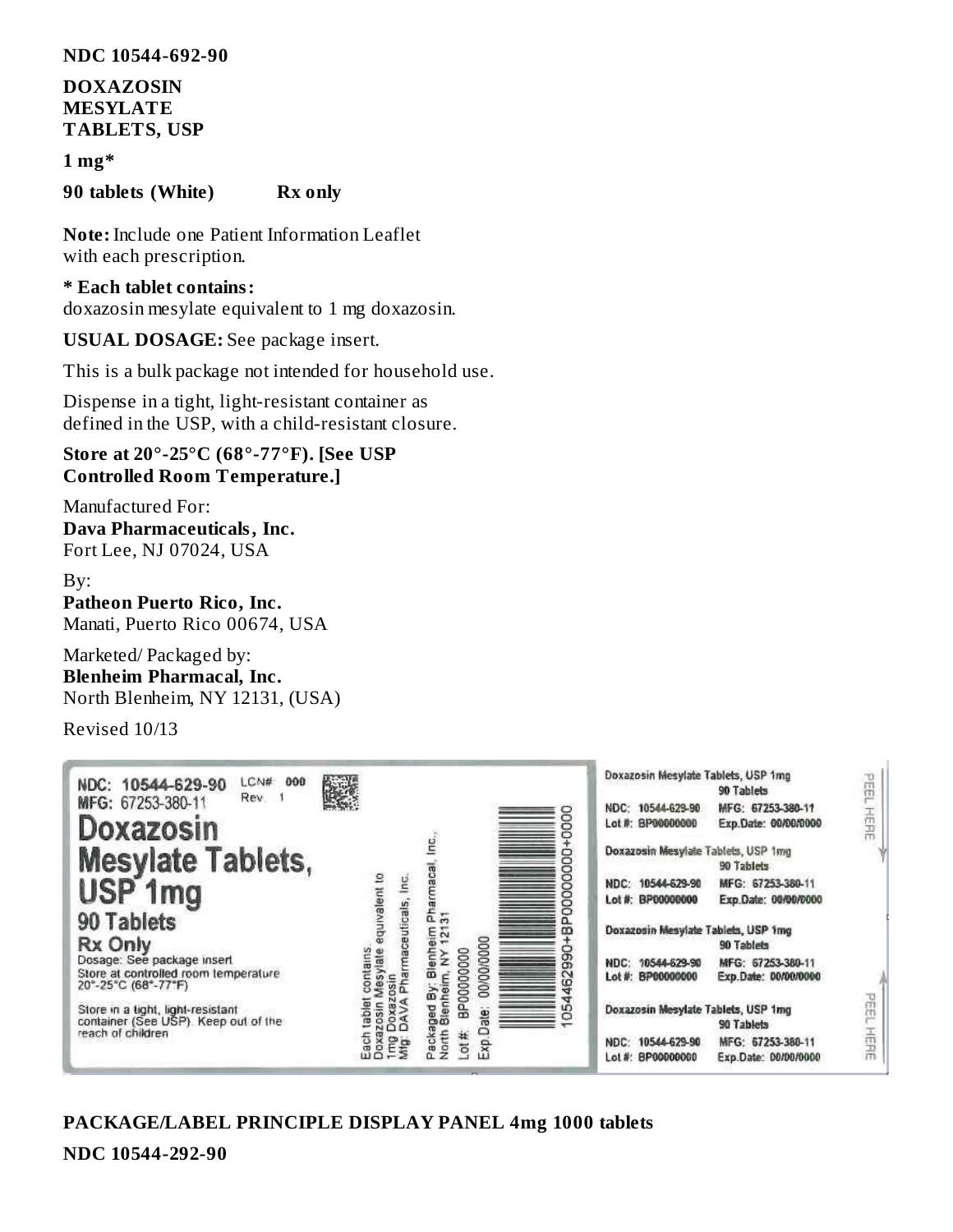### **DOXAZOSIN MESYLATE TABLETS, USP**

**4 mg\***

**90 tablets (White) Rx only**

**Note:** Include one Patient Information Leaflet with each prescription.

**\* Each tablet contains:** doxazosin mesylate equivalent to 4 mg doxazosin.

**USUAL DOSAGE:** See package insert.

This is a bulk package not intended for household use.

Dispense in a tight, light-resistant container as defined in the USP, with a child-resistant closure.

**Store at 20°-25°C (68°-77°F). [See USP Controlled Room Temperature.]**

Manufactured For: **Dava Pharmaceuticals, Inc.** Fort Lee, NJ 07024, USA

By: **Patheon Puerto Rico, Inc.** Manati, Puerto Rico 00674, USA

Marketed/ Packaged by: **Blenheim Pharmacal, Inc.** North Blenheim, NY 12131, (USA)

Revised 10/13

| LCN#<br>000<br>NDC: 10544-292-90<br>Rev. 1<br>MFG: 67253-382-11<br>Doxazosin<br><b>Mesylate Tablets,</b><br>USP <sub>4mg</sub><br>90 Tablets<br>Rx Only<br>Dosage: See package insert<br>Store at controlled room temperature<br>20"-25"C (68"-77"F)<br>Store in a tight, light-resistant<br>container (See USP). Keep out of the<br>reach of children | 感染<br>equivalent to<br>Pharmaceuticals, Inc.<br>sylate<br>Ξ<br>SO<br>œ<br>å<br>듢<br>Ë<br>Mfg | 8<br>Õ<br>Ō<br>o<br>Ō<br>Pharmaca<br>ខ្លី<br>8<br>5<br>Blenheim<br>m. NY 1213<br>œ<br>00/00/0000<br>o<br>$\geq$<br>BP00000000<br>σ<br>$\mathbb{N}$<br>Packaged By, BI<br>North Blenheim,<br>₩<br>ate<br>n.<br>Ö<br>O(E)<br>Exp | Doxazosin Mesylate Tablets, USP 4mg<br>PEEL<br>90 Tablets<br>10544-292-90<br>MFG: 67253-382-11<br>NDC:<br>王田田王<br>Lot #: BP00000000<br>Exp.Date: 00/00/0000<br>Doxazosin Mesylate Tablets, USP 4mg<br>90 Tablets<br>NDC: 10544-292-90<br>MFG: 67253-382-11<br>Lot #: BP00000000<br>Exp.Date: 00/00/0000<br>Doxazosin Mesylate Tablets, USP 4mg<br>90 Tablets<br>NDC: 10544-292-90<br>MFG: 67253-382-11<br>Lot #: BP00000000<br>Exp.Date: 00/00/0000<br>Ë<br>Doxazosin Mesylate Tablets, USP 4mg<br>90 Tablets<br>舌温<br>10544-292-90<br>MFG: 67253-382-11<br>NDC:<br>Lot #: BP00000000<br>Exp.Date: 00/00/0000 |
|--------------------------------------------------------------------------------------------------------------------------------------------------------------------------------------------------------------------------------------------------------------------------------------------------------------------------------------------------------|----------------------------------------------------------------------------------------------|--------------------------------------------------------------------------------------------------------------------------------------------------------------------------------------------------------------------------------|---------------------------------------------------------------------------------------------------------------------------------------------------------------------------------------------------------------------------------------------------------------------------------------------------------------------------------------------------------------------------------------------------------------------------------------------------------------------------------------------------------------------------------------------------------------------------------------------------------------|
|--------------------------------------------------------------------------------------------------------------------------------------------------------------------------------------------------------------------------------------------------------------------------------------------------------------------------------------------------------|----------------------------------------------------------------------------------------------|--------------------------------------------------------------------------------------------------------------------------------------------------------------------------------------------------------------------------------|---------------------------------------------------------------------------------------------------------------------------------------------------------------------------------------------------------------------------------------------------------------------------------------------------------------------------------------------------------------------------------------------------------------------------------------------------------------------------------------------------------------------------------------------------------------------------------------------------------------|

# **DOXAZOSIN MESYLATE**

doxazosin mesylate tablet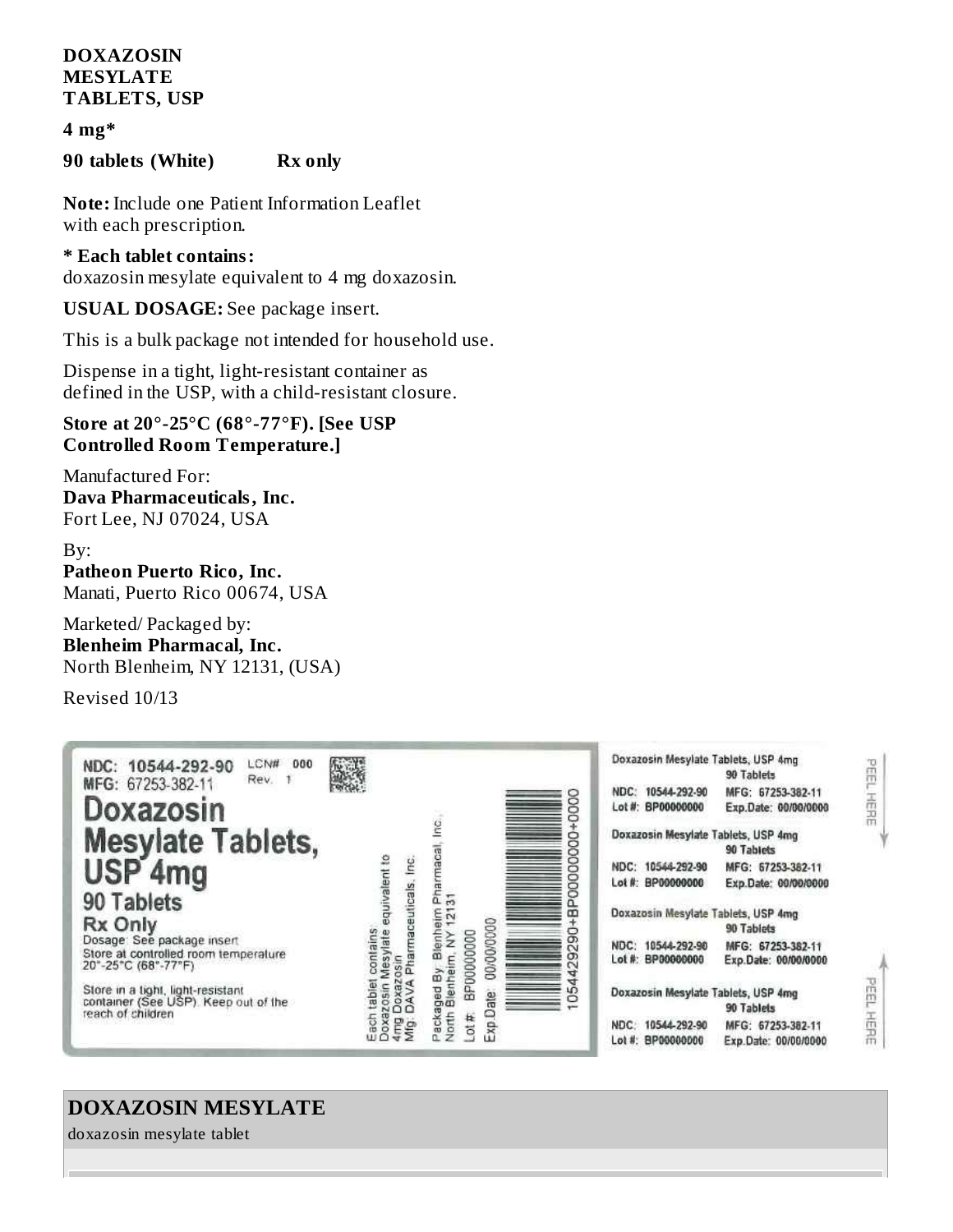| <b>Product Information</b>                                           |            |                                                 |                               |  |                             |                  |                              |                           |
|----------------------------------------------------------------------|------------|-------------------------------------------------|-------------------------------|--|-----------------------------|------------------|------------------------------|---------------------------|
| Product Type                                                         |            |                                                 | HUMAN PRESCRIPTION DRUG       |  | Item Code (Source)          |                  | NDC:10544-629(NDC:67253-380) |                           |
| <b>Route of Administration</b>                                       |            | ORAL                                            |                               |  |                             |                  |                              |                           |
|                                                                      |            |                                                 |                               |  |                             |                  |                              |                           |
|                                                                      |            |                                                 |                               |  |                             |                  |                              |                           |
| <b>Active Ingredient/Active Moiety</b>                               |            |                                                 |                               |  |                             |                  |                              |                           |
|                                                                      |            | <b>Ingredient Name</b>                          |                               |  |                             |                  | <b>Basis of Strength</b>     | Strength                  |
| DOXAZOSIN MESYLATE (UNII: 86P6PQK0MU) (DOXAZOSIN - UNII:NW1291F1W8)  |            |                                                 |                               |  |                             | <b>DOXAZOSIN</b> |                              | 1 <sub>mg</sub>           |
|                                                                      |            |                                                 |                               |  |                             |                  |                              |                           |
| <b>Inactive Ingredients</b>                                          |            |                                                 |                               |  |                             |                  |                              |                           |
|                                                                      |            |                                                 | <b>Ingredient Name</b>        |  |                             |                  |                              | Strength                  |
| CELLULOSE, MICRO CRYSTALLINE (UNII: OP1R32D61U)                      |            |                                                 |                               |  |                             |                  |                              |                           |
| LACTOSE (UNII: J2B2A4N98G)                                           |            |                                                 |                               |  |                             |                  |                              |                           |
| SODIUM STARCH GLYCOLATE TYPE B POTATO (UNII: 27NA468985)             |            |                                                 |                               |  |                             |                  |                              |                           |
| MAGNESIUM STEARATE (UNII: 70097M6130)                                |            |                                                 |                               |  |                             |                  |                              |                           |
| SODIUM LAURYL SULFATE (UNII: 368GB5141J)                             |            |                                                 |                               |  |                             |                  |                              |                           |
|                                                                      |            |                                                 |                               |  |                             |                  |                              |                           |
|                                                                      |            |                                                 |                               |  |                             |                  |                              |                           |
| <b>Product Characteristics</b>                                       |            |                                                 |                               |  |                             |                  |                              |                           |
| Color                                                                |            | WHITE                                           | <b>Score</b>                  |  |                             |                  | 2 pieces                     |                           |
| <b>Shape</b>                                                         |            | OVAL                                            | <b>Size</b>                   |  |                             |                  | $10 \,\mathrm{mm}$           |                           |
| Flavor                                                               |            |                                                 | <b>Imprint Code</b><br>ML;P16 |  |                             |                  |                              |                           |
| <b>Contains</b>                                                      |            |                                                 |                               |  |                             |                  |                              |                           |
|                                                                      |            |                                                 |                               |  |                             |                  |                              |                           |
|                                                                      |            |                                                 |                               |  |                             |                  |                              |                           |
| Packaging                                                            |            |                                                 |                               |  |                             |                  |                              |                           |
| $\#$<br><b>Item Code</b>                                             |            | <b>Package Description</b>                      |                               |  | <b>Marketing Start Date</b> |                  |                              | <b>Marketing End Date</b> |
| 1 NDC:10544-629-90 90 in 1 BOTTLE; Type 0: Not a Combination Product |            |                                                 |                               |  |                             |                  |                              |                           |
|                                                                      |            |                                                 |                               |  |                             |                  |                              |                           |
|                                                                      |            |                                                 |                               |  |                             |                  |                              |                           |
| <b>Marketing Information</b>                                         |            |                                                 |                               |  |                             |                  |                              |                           |
| <b>Marketing Category</b>                                            |            | <b>Application Number or Monograph Citation</b> |                               |  | <b>Marketing Start Date</b> |                  |                              | <b>Marketing End Date</b> |
| <b>ANDA</b>                                                          | ANDA076161 |                                                 |                               |  | 12/10/2013                  |                  |                              |                           |
|                                                                      |            |                                                 |                               |  |                             |                  |                              |                           |
|                                                                      |            |                                                 |                               |  |                             |                  |                              |                           |
| <b>DOXAZOSIN MESYLATE</b>                                            |            |                                                 |                               |  |                             |                  |                              |                           |
|                                                                      |            |                                                 |                               |  |                             |                  |                              |                           |
| doxazosin mesylate tablet                                            |            |                                                 |                               |  |                             |                  |                              |                           |

| <b>Product Information</b>     |                         |                    |                              |
|--------------------------------|-------------------------|--------------------|------------------------------|
| <b>Product Type</b>            | HUMAN PRESCRIPTION DRUG | Item Code (Source) | NDC:10544-292(NDC:67253-382) |
| <b>Route of Administration</b> | ORAL                    |                    |                              |
|                                |                         |                    |                              |
|                                |                         |                    |                              |

| <b>Active Ingredient/Active Moiety</b> |                                   |  |
|----------------------------------------|-----------------------------------|--|
| Ingredient Name                        | <b>Basis of Strength Strength</b> |  |